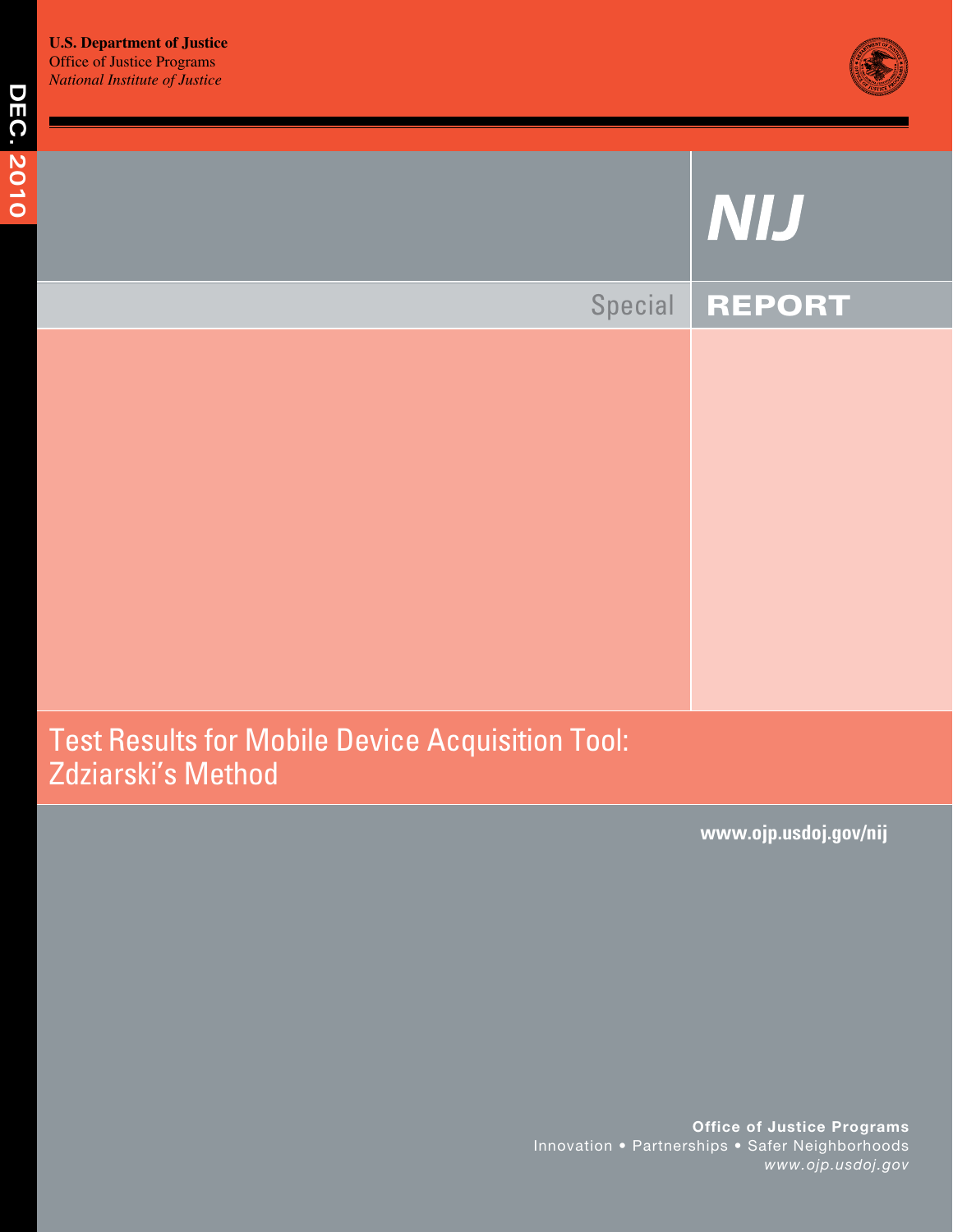## **U.S. Department of Justice Office of Justice Programs**

 810 Seventh Street N.W. Washington, DC 20531

**Eric H. Holder, Jr.**  *Attorney General* 

**Laurie O. Robinson**  *Assistant Attorney General* 

**John H. Laub**  *Director, National Institute of Justice* 

This and other publications and products of the National Institute of Justice can be found at:

**National Institute of Justice**  *www.ojp.usdoj.gov/nij* 

**Office of Justice Programs**  Innovation • Partnerships • Safer Neighborhoods *www.ojp.usdoj.gov*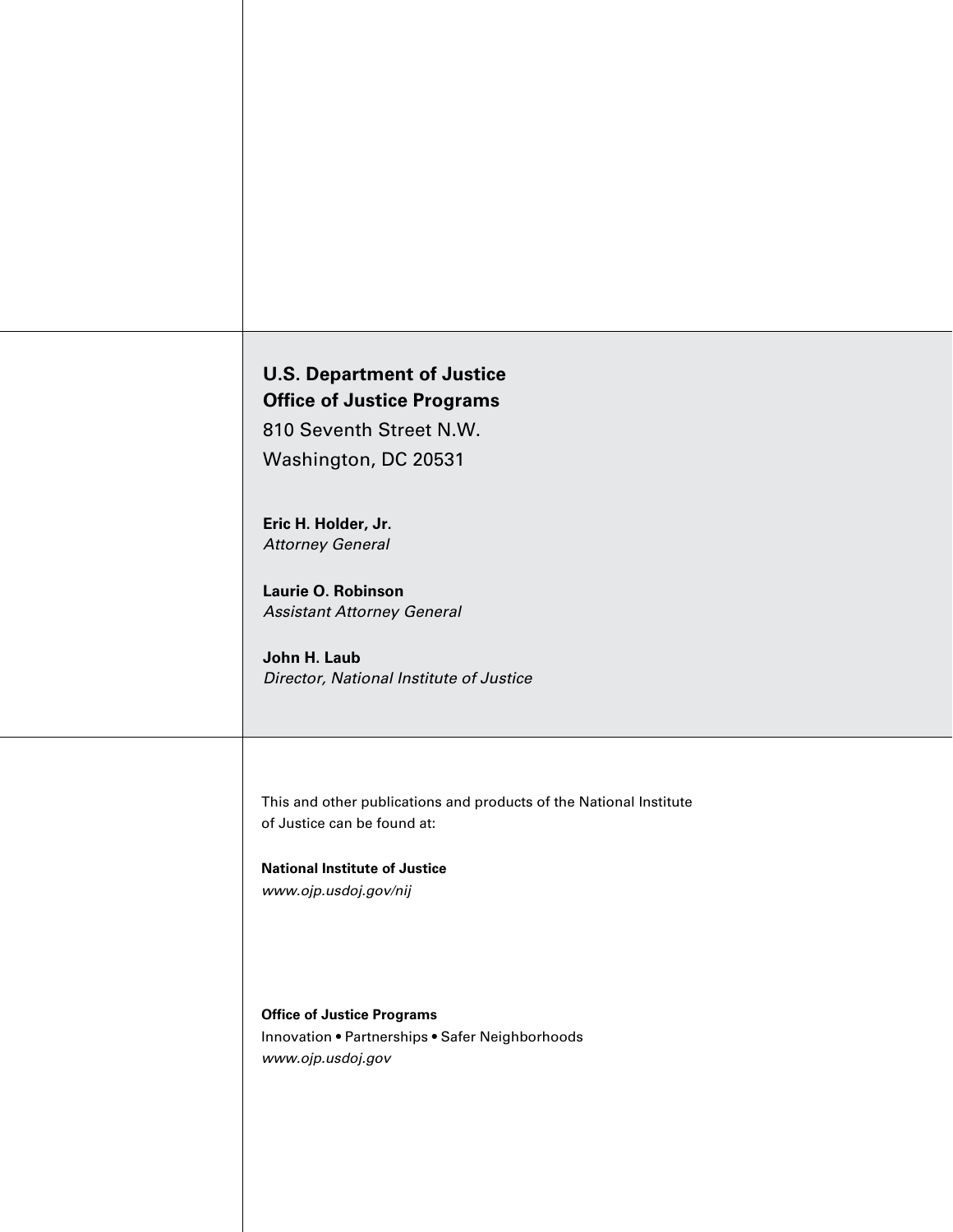| <b>NIJ</b>       |                                                                                      |
|------------------|--------------------------------------------------------------------------------------|
|                  |                                                                                      |
| <b>DEC. 2010</b> |                                                                                      |
|                  | <b>Test Results for Mobile Device Acquisition Tool:</b><br><b>Zdziarski's Method</b> |
|                  |                                                                                      |
|                  |                                                                                      |
|                  |                                                                                      |
|                  |                                                                                      |
|                  |                                                                                      |
|                  |                                                                                      |
|                  |                                                                                      |
|                  |                                                                                      |
|                  |                                                                                      |
|                  | <b>NCJ 232383</b>                                                                    |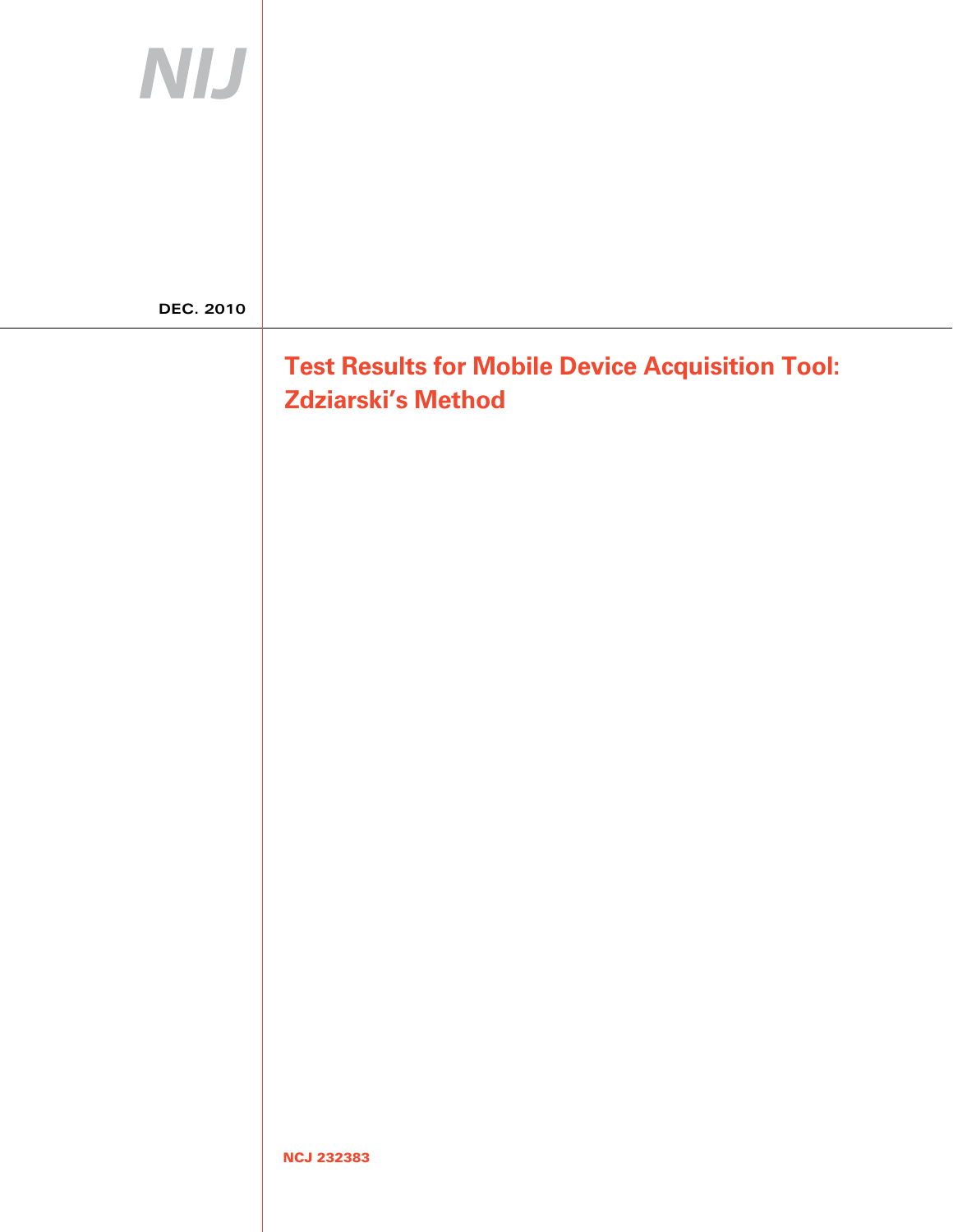## NIJ

#### **John H. Laub**  *Director, National Institute of Justice*

 This report was prepared for the National Institute of Justice, U.S. Department of Justice, by the Office of Law Enforcement Standards of the National Institute of Standards and Technology under Interagency Agreement 2003–IJ–R–029.

 The National Institute of Justice is a component of the Office of Justice Programs, which also includes the Bureau of Justice Assistance, the Bureau of Justice Statistics, the Office of Juvenile Justice and Delinquency Prevention, and the Office for Victims of Crime.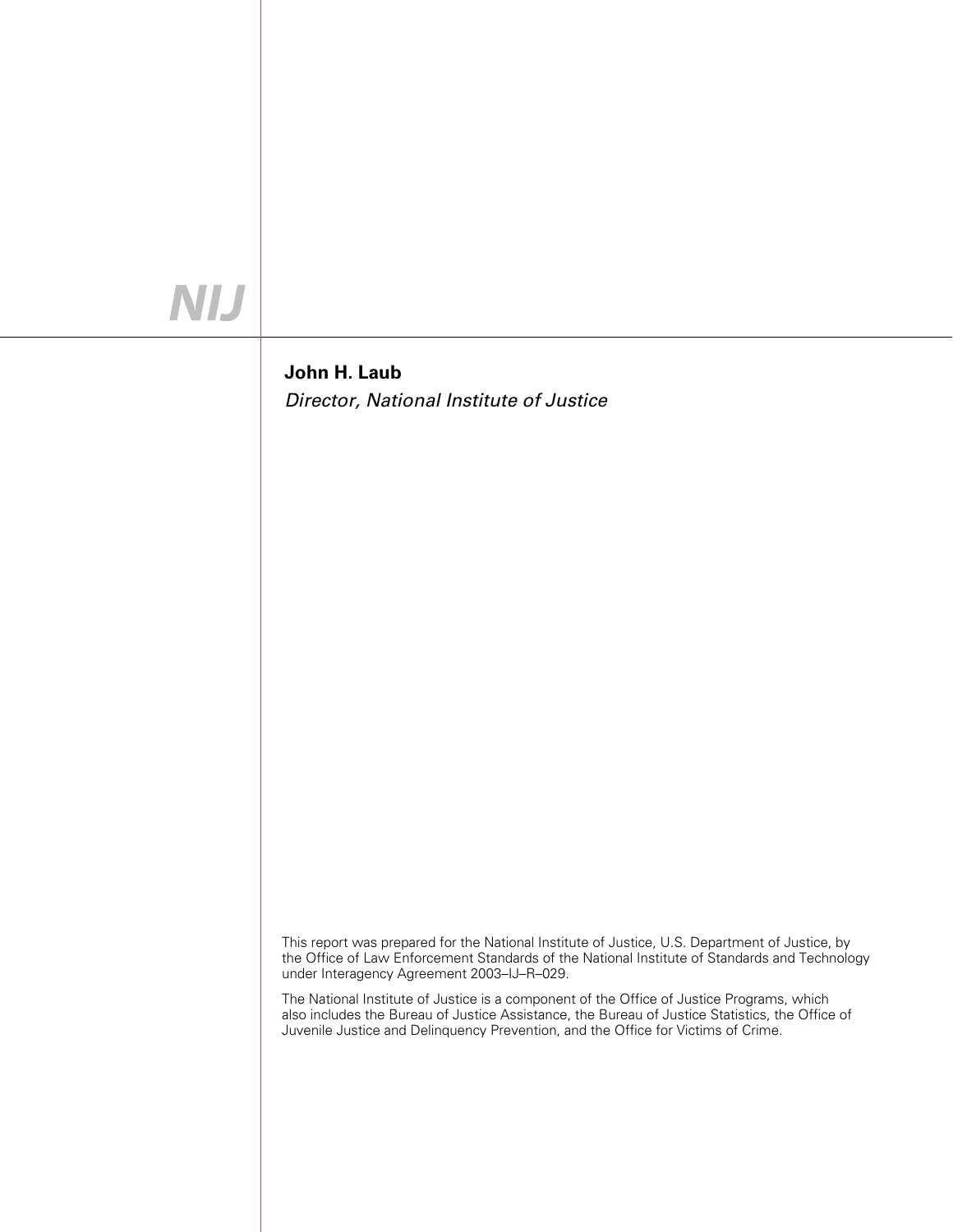#### **Contents**

| $\mathbf{1}$   |  |
|----------------|--|
| $\overline{2}$ |  |
| 3              |  |
| 4              |  |
| 4.1            |  |
| 4.2            |  |
| 4.3            |  |
| $5^{\circ}$    |  |
| 5.1            |  |
| 5.2            |  |
| 5.2.1          |  |
| 5.2.2          |  |
| 5.2.3          |  |
| 5.2.4          |  |
| 5.2.5          |  |
| 5.2.6          |  |
| 5.2.7          |  |
| 5.2.8          |  |
| 5.2.9          |  |
| 5.2.10         |  |
| 5.2.11         |  |
| 5.2.12         |  |
| 5.2.13         |  |
| 5.2.14         |  |
| 5.2.15         |  |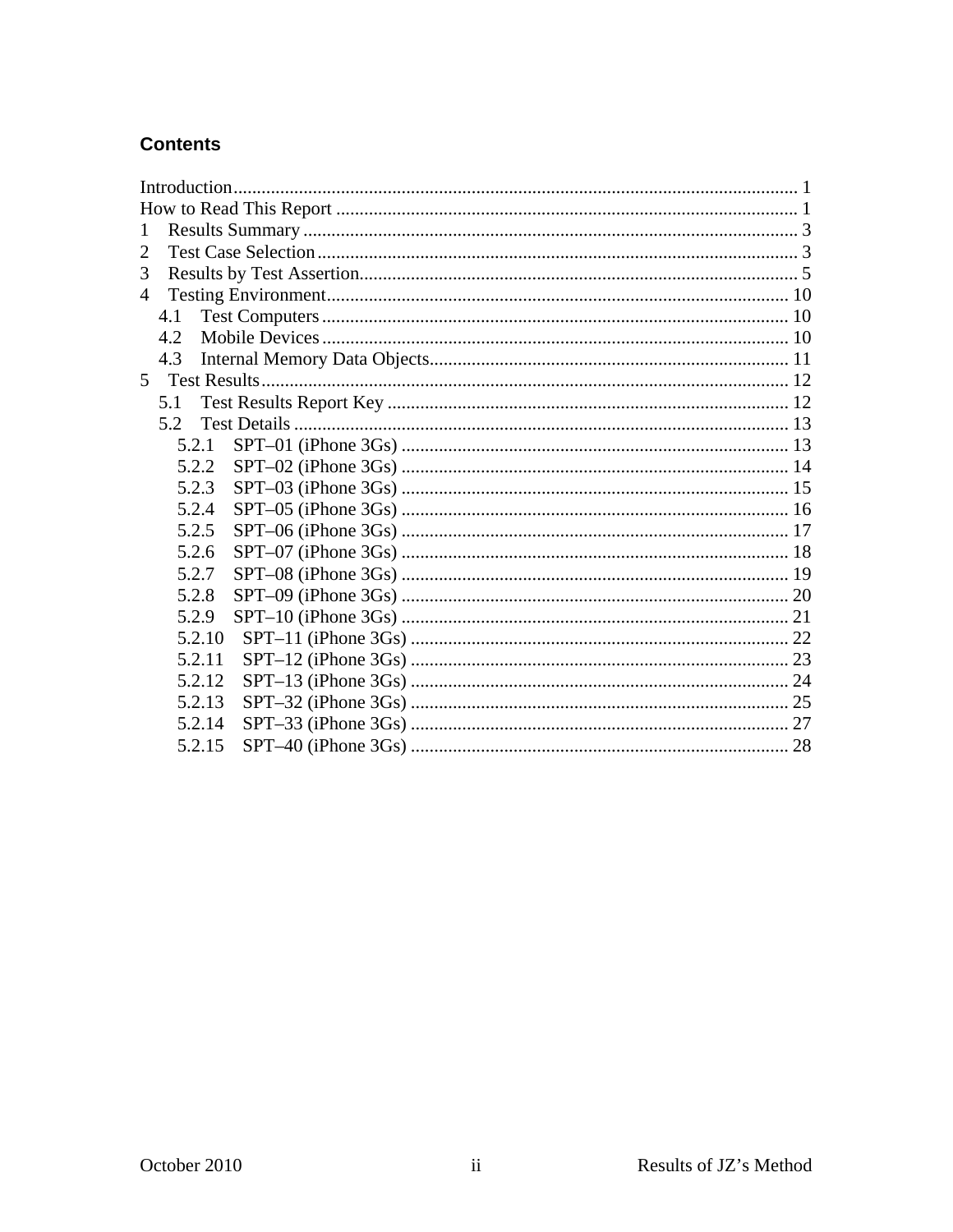#### <span id="page-5-0"></span>**Introduction**

The Computer Forensics Tool Testing (CFTT) program is a joint project of the National Institute of Justice (NIJ), the department of Homeland Security (DHS), and the National Institute of Standards and Technology Office of Law Enforcement Standards (OLES) and Information Technology Laboratory (ITL). CFTT is supported by other organizations, including the Federal Bureau of Investigation, the U.S. Department of Defense Cyber Crime Center, U.S. Internal Revenue Service Criminal Investigation Division Electronic Crimes Program, and the U.S. Department of Homeland Security's Bureau of Immigration and Customs Enforcement, U.S. Customs and Border Protection and U.S. Secret Service. The objective of the CFTT program is to provide measurable assurance to practitioners, researchers, and other applicable users that the tools used in computer forensics investigations provide accurate results. Accomplishing this requires the development of specifications and test methods for computer forensics tools and subsequent testing of specific tools against those specifications.

Test results provide the information necessary for developers to improve tools, users to make informed choices, and the legal community and others to understand the tools' capabilities. This approach to testing computer forensic tools is based on well–recognized methodologies for conformance and quality testing. The specifications and test methods posted on the CFTT Web site ([http://www.cftt.nist.gov/\)](http://www.cftt.nist.gov/) are available for review and comment by the computer forensics community.

This document reports the results from testing Zdziarski's method, against the *Smart Phone Tool Test Assertions and Test Plan*, available at the CFTT Web site ([www.cftt.nist.gov/mobile\\_devices.htm\)](http://www.cftt.nist.gov/mobile_devices.htm).

Test results from other software packages and the CFTT tool methodology can be found on NIJ's computer forensics tool testing Web

page, [http://www.ojp.usdoj.gov/nij/topics/technology/electronic–crime/cftt.h](http://www.ojp.usdoj.gov/nij/topics/technology/electronic-crime/cftt.htm)tm.

### **How to Read This Report**

This report is divided into five sections. The first section is a summary of the results from the test runs. This section is sufficient for most readers to assess the suitability of the tool for the intended use. The remaining sections of the report describe how the tests were conducted and provide documentation of test case run details that support the report summary. Sections 2 and 3 provide justification for the selection of test cases and assertions from the set of possible cases defined in the test plan for smart phone forensic tools. The test cases are selected, in general, based on features offered by the tool. Section 4 lists the hardware and software used to run the test cases. Section 5 contains a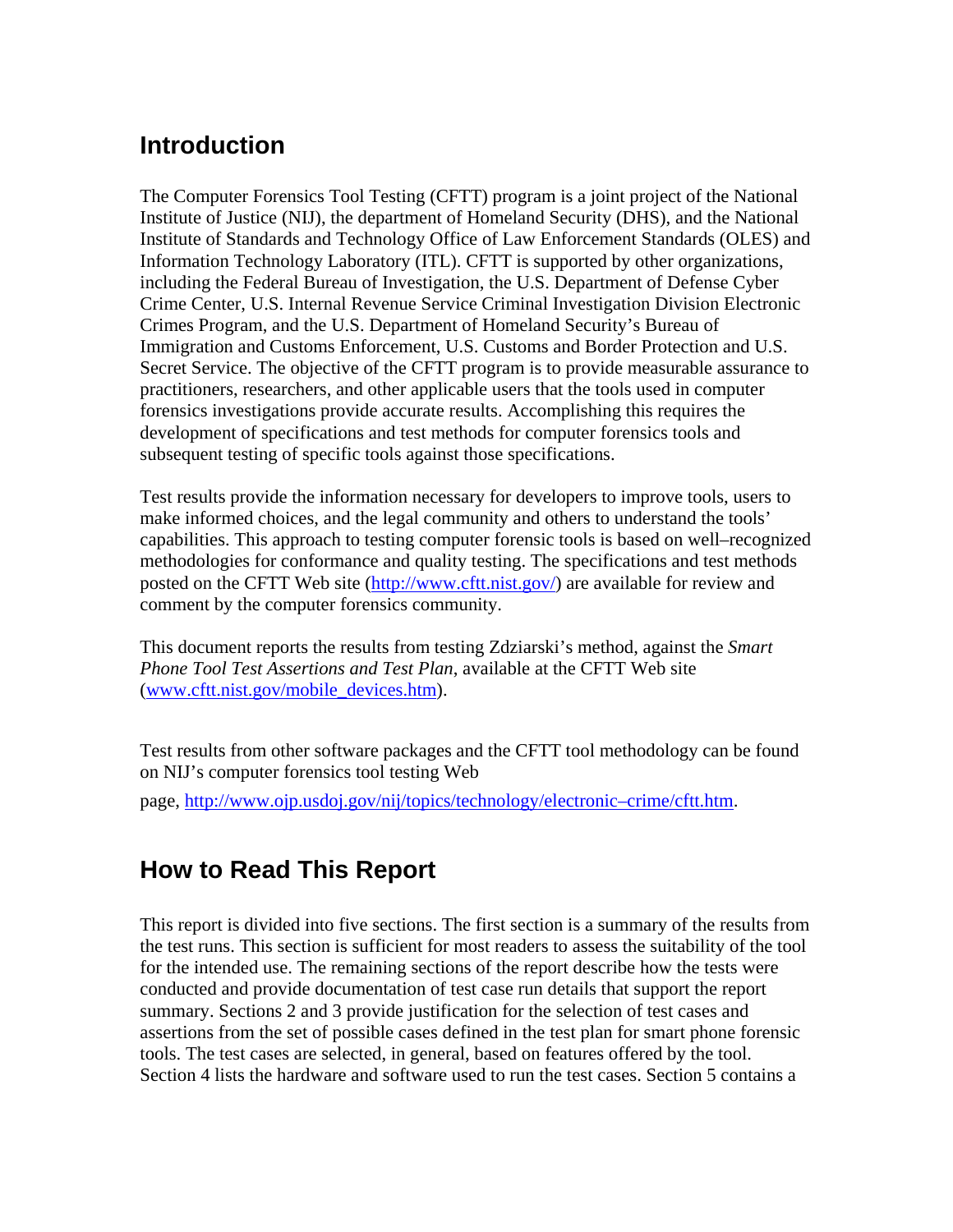description of each test case, test assertions used in the test case, the expected result and the actual result.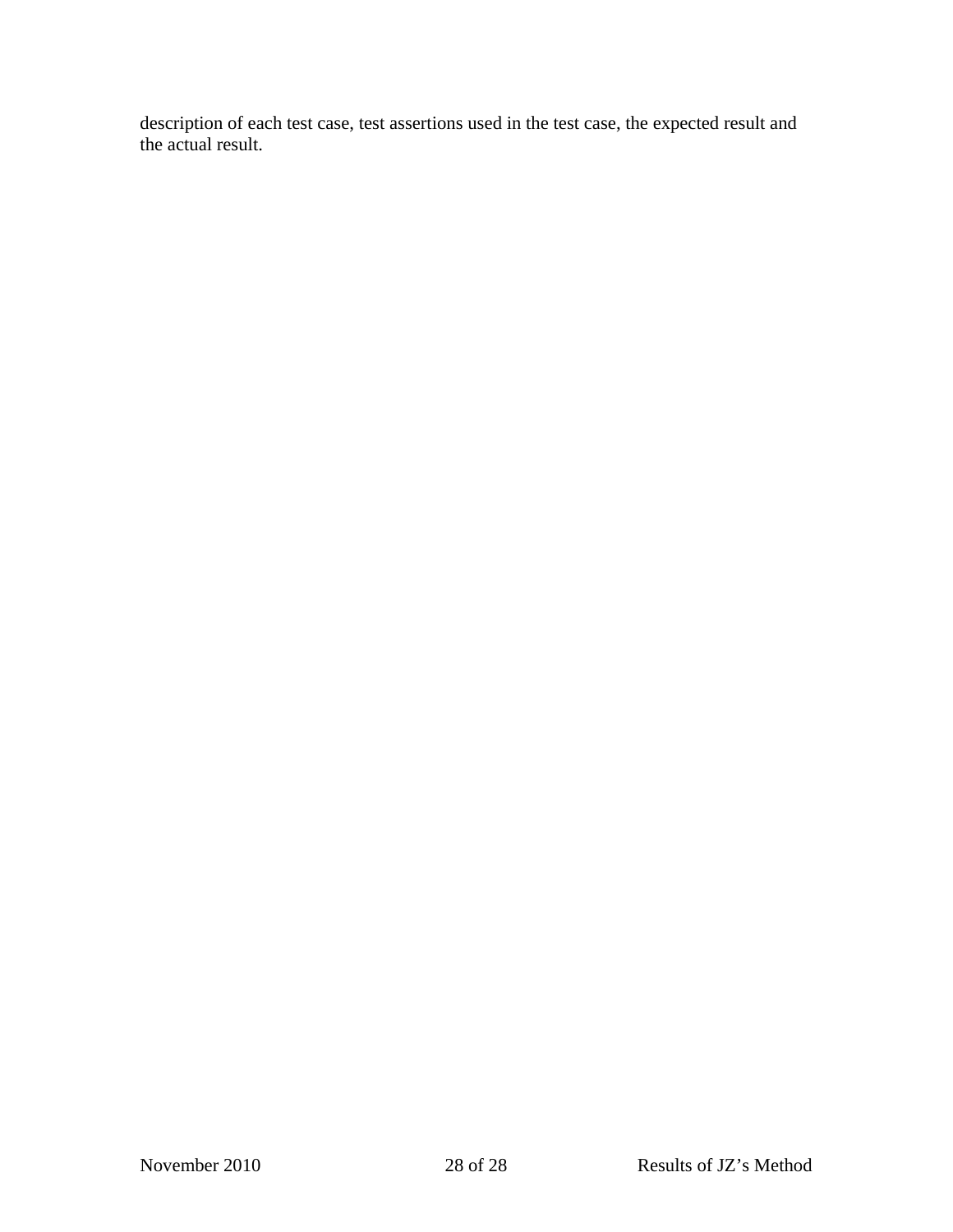#### <span id="page-7-0"></span>**Test Results for Mobile Device Data Acquisition Tool**

Tool Tested: JZ\_Method

Run Environment: Mac OS X 10.5.4

WWW: http://www.iphoneinsecurity.com

#### **1 Results Summary**

The tested tool acquired all supported data objects completely and accurately from the selected test mobile device (i.e., iPhone 3Gs). No anomalies were found.

#### **2 Test Case Selection**

Test cases used to test mobile device acquisition tools are defined in *Smart Phone Tool Test Assertions and Test Plan Version 1.0*. To test a tool, test cases are selected from the *Test Plan* document based on the features offered by the tool. Not all test cases or test assertions are appropriate for all tools. There is a core set of base cases that are executed for every tool tested. Tool features guide the selection of additional test cases. If a given tool implements a given feature then the test cases linked to that feature are run. Table 1a lists the test cases available for Zdziarski's method. Table 2a lists the test cases not available in Zdziarski's method.

| <b>Supported Test Cases</b>               | <b>Cases Selected for Execution</b>  |
|-------------------------------------------|--------------------------------------|
| <b>Base Cases</b>                         | SPT-01, SPT-02, SPT-03, SPT-05, SPT- |
|                                           | 06, SPT-07, SPT-08, SPT-09, SPT-10,  |
|                                           | SPT-11, SPT-12, SPT-13               |
| Perform a physical acquisition and review | $SPT-32$                             |
| reports for recoverable deleted data.     |                                      |
| Acquire mobile device internal memory and | $SPT-33$                             |
| review data containing non-ASCII          |                                      |
| characters.                               |                                      |
| Acquire mobile device internal memory and | $SPT-40$                             |
| review data containing GPS longitude and  |                                      |
| latitude coordinates.                     |                                      |

#### **Table 1a: Selected Test Cases (iPhone 3Gs)**

#### **Table 2a: Omitted Test Cases (iPhone 3Gs)**

| <b>Unsupported Test Cases</b>                                          | <b>Cases</b><br>omitted – not<br>executed |
|------------------------------------------------------------------------|-------------------------------------------|
| Acquire mobile device internal memory and review reported data via the | $SPT-04$                                  |
| preview-pane or generated reports for readability.                     |                                           |
| Acquire SIM memory over supported interfaces (e.g., PC/SC reader).     | $SPT-14$                                  |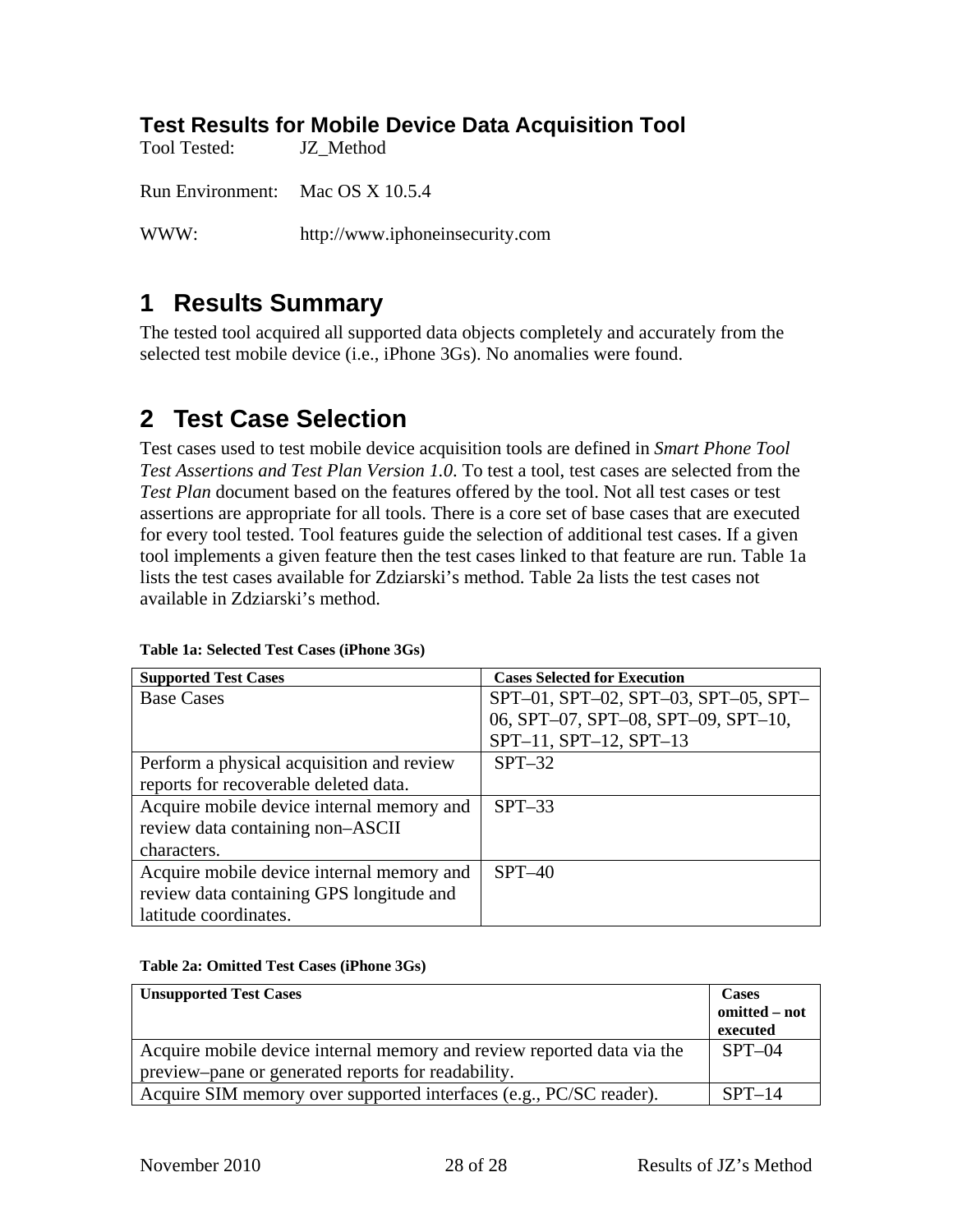| <b>Unsupported Test Cases</b>                                                                                                                                                                                                                    | <b>Cases</b>         |
|--------------------------------------------------------------------------------------------------------------------------------------------------------------------------------------------------------------------------------------------------|----------------------|
|                                                                                                                                                                                                                                                  | omitted - not        |
|                                                                                                                                                                                                                                                  | executed             |
| Attempt acquisition of a non-supported SIM.                                                                                                                                                                                                      | $SPT-15$<br>$SPT-16$ |
| Begin SIM acquisition and interrupt connectivity by interface                                                                                                                                                                                    |                      |
| disengagement.                                                                                                                                                                                                                                   |                      |
| Acquire SIM memory and review reported subscriber and equipment<br>related information (i.e., SPN, ICCID, IMSI, MSISDN).                                                                                                                         | $SPT-17$             |
| Acquire SIM memory and review reported Abbreviated Dialing Numbers<br>(ADN).                                                                                                                                                                     | $SPT-18$             |
| Acquire SIM memory and review reported Last Numbers Dialed (LND).                                                                                                                                                                                | $SPT-19$             |
| Acquire SIM memory and review reported text messages (SMS, EMS).                                                                                                                                                                                 | $SPT-20$             |
| Acquire SIM memory and review recoverable deleted text messages<br>(SMS, EMS).                                                                                                                                                                   | $SPT-21$             |
| Acquire SIM memory and review reported location related data (i.e.,<br>LOCI, GPRSLOCI).                                                                                                                                                          | $SPT-22$             |
| Acquire SIM memory by selecting a combination of supported data<br>elements.                                                                                                                                                                     | $SPT-23$             |
| Acquire mobile device internal memory and review reported data via<br>supported generated report formats.                                                                                                                                        | $SPT-24$             |
| Acquire mobile device internal memory and review reported data via the<br>preview pane.                                                                                                                                                          | $SPT-25$             |
| Acquire SIM memory and review reported data via supported generated<br>report formats.                                                                                                                                                           | $SPT-26$             |
| Acquire SIM memory and review reported data via the preview-pane.                                                                                                                                                                                | $SPT-27$             |
| Attempt acquisition of a password-protected SIM.                                                                                                                                                                                                 | $SPT-28$             |
| After a successful mobile device internal memory, alter the case file via<br>third-party means and attempt to re-open the case.                                                                                                                  | $SPT-29$             |
| After a successful SIM acquisition, alter the case file via third-party<br>means and attempt to re-open the case.                                                                                                                                | $SPT-30$             |
| Perform a physical acquisition and review data output for readability.                                                                                                                                                                           | $SPT-31$             |
| Acquire SIM memory and review data containing non-ASCII characters.                                                                                                                                                                              | $SPT-34$             |
| Begin acquisition on a PIN protected SIM to determine if the tool provides<br>an accurate count of the remaining number of PIN attempts and if the PIN<br>attempts are decremented when entering an incorrect value.                             | $SPT-35$             |
| Begin acquisition on a SIM whose PIN attempts have been exhausted to<br>determine if the tool provides an accurate count of the remaining number<br>of PUK attempts and if the PUK attempts are decremented when entering<br>an incorrect value. | $SPT-36$             |
| Perform a stand-alone mobile device internal memory acquisition and<br>review the status flags for text messages present on the SIM.                                                                                                             | $SPT-37$             |
| Acquire mobile device internal memory and review hash values for vendor<br>supported data objects.                                                                                                                                               | $SPT-38$             |
| Acquire SIM memory and review hash values for vendor supported data<br>objects.                                                                                                                                                                  | $SPT-39$             |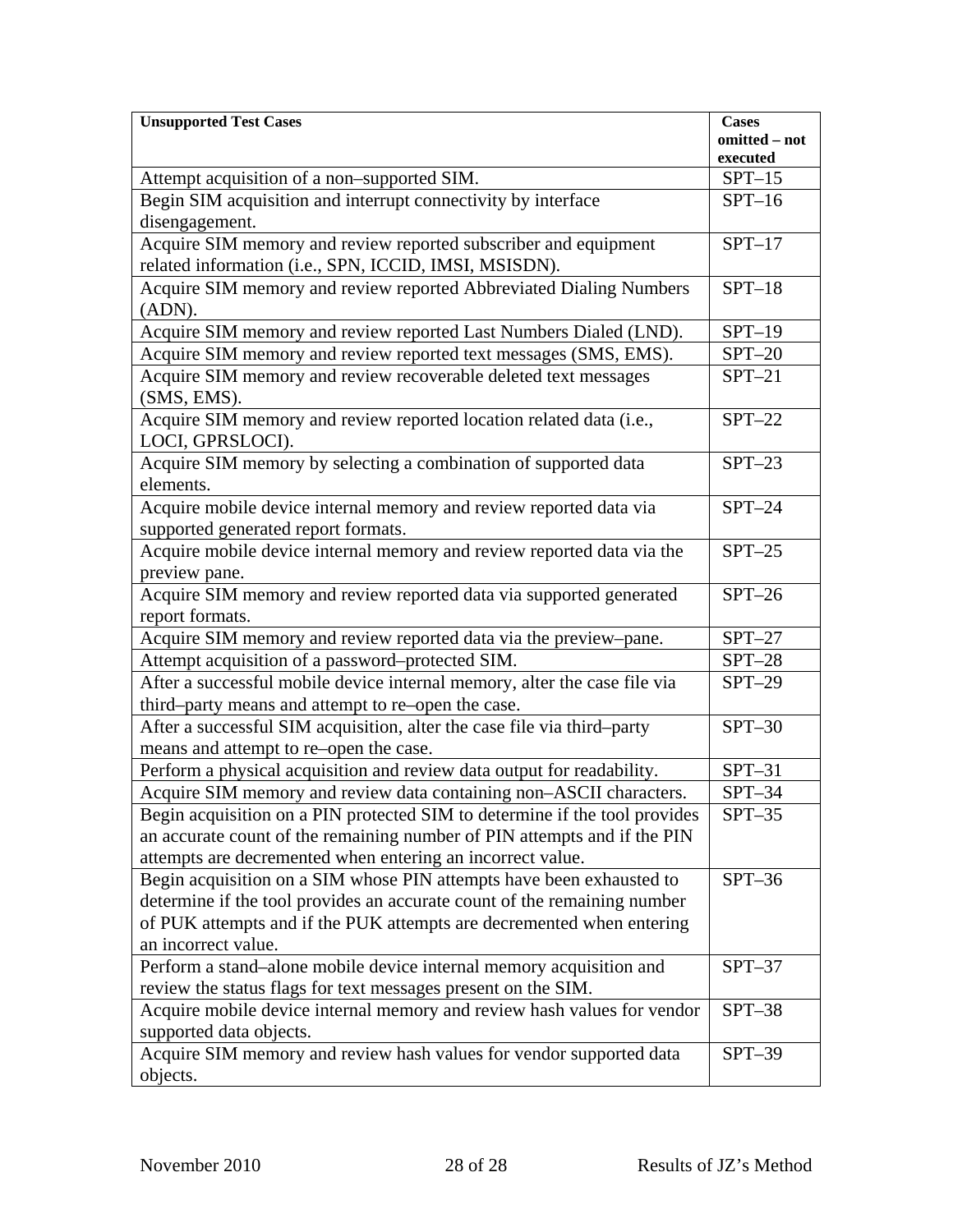## <span id="page-9-0"></span>**3 Results by Test Assertion**

Table 3a summarizes the test results by assertion. The column labeled **Assertion** gives the text of each assertion. The column labeled **Tests** gives the number of test cases that use the given assertion. The column labeled **Anomaly** gives the section number in this report where the anomaly is discussed. No anomalies were found.

| <b>Assertions Tested</b>                                                    | <b>Tests</b> | <b>Anomaly</b> |
|-----------------------------------------------------------------------------|--------------|----------------|
| SPT-CA-01 If a cellular forensic tool provides support for connectivity     | $\mathbf{1}$ |                |
| of the target device then the tool shall successfully recognize the target  |              |                |
| device via all vendor supported interfaces (e.g., cable, Bluetooth, IrDA).  |              |                |
| SPT-CA-02 If a cellular forensic tool attempts to connect to a non-         | $\mathbf{1}$ |                |
| supported device then the tool shall notify the user that the device is not |              |                |
| supported.                                                                  |              |                |
| SPT–CA–03 If connectivity between the mobile device and cellular            | $\mathbf{1}$ |                |
| forensic tool is disrupted then the tool shall notify the user that         |              |                |
| connectivity has been disrupted.                                            |              |                |
| SPT-CA-04 If a cellular forensic tool completes acquisition of the          | $\mathbf{1}$ |                |
| target device without error then the tool shall have the ability to present |              |                |
| acquired data objects in a useable format via either a preview-pane or      |              |                |
| generated report.                                                           |              |                |
| SPT-CA-05 If a cellular forensic tool completes acquisition of the          | $\mathbf{1}$ |                |
| target device without error then subscriber-related information shall be    |              |                |
| presented in a useable format.                                              |              |                |
| SPT-CA-06 If a cellular forensic tool completes acquisition of the          | $\mathbf{1}$ |                |
| target device without error then equipment related information shall be     |              |                |
| presented in a useable format.                                              |              |                |
| SPT-CA-07 If a cellular forensic tool completes acquisition of the          | $\mathbf{1}$ |                |
| target device without error then address book entries shall be presented    |              |                |
| in a useable format.                                                        |              |                |
| SPT-CA-08 If a cellular forensic tool completes acquisition of the          | $\mathbf{1}$ |                |
| target device without error then maximum length address book entries        |              |                |
| shall be presented in a useable format.                                     |              |                |
| SPT-CA-09 If a cellular forensic tool completes acquisition of the          | $\mathbf{1}$ |                |
| target device without error then address book entries containing special    |              |                |
| characters shall be presented in a useable format.                          |              |                |
| SPT-CA-10 If a cellular forensic tool completes acquisition of the          | $\mathbf{1}$ |                |
| target device without error then address book entries containing blank      |              |                |
| names shall be presented in a useable format.                               |              |                |
| SPT-CA-11 If a cellular forensic tool completes acquisition of the          | $\mathbf{1}$ |                |
| target device without error then email addresses associated with address    |              |                |
| book entries shall be presented in a useable format.                        |              |                |
| SPT-CA-12 If a cellular forensic tool completes acquisition of the          | $\mathbf{1}$ |                |
| target device without error then graphics associated with address book      |              |                |
| entries shall be presented in a useable format.                             |              |                |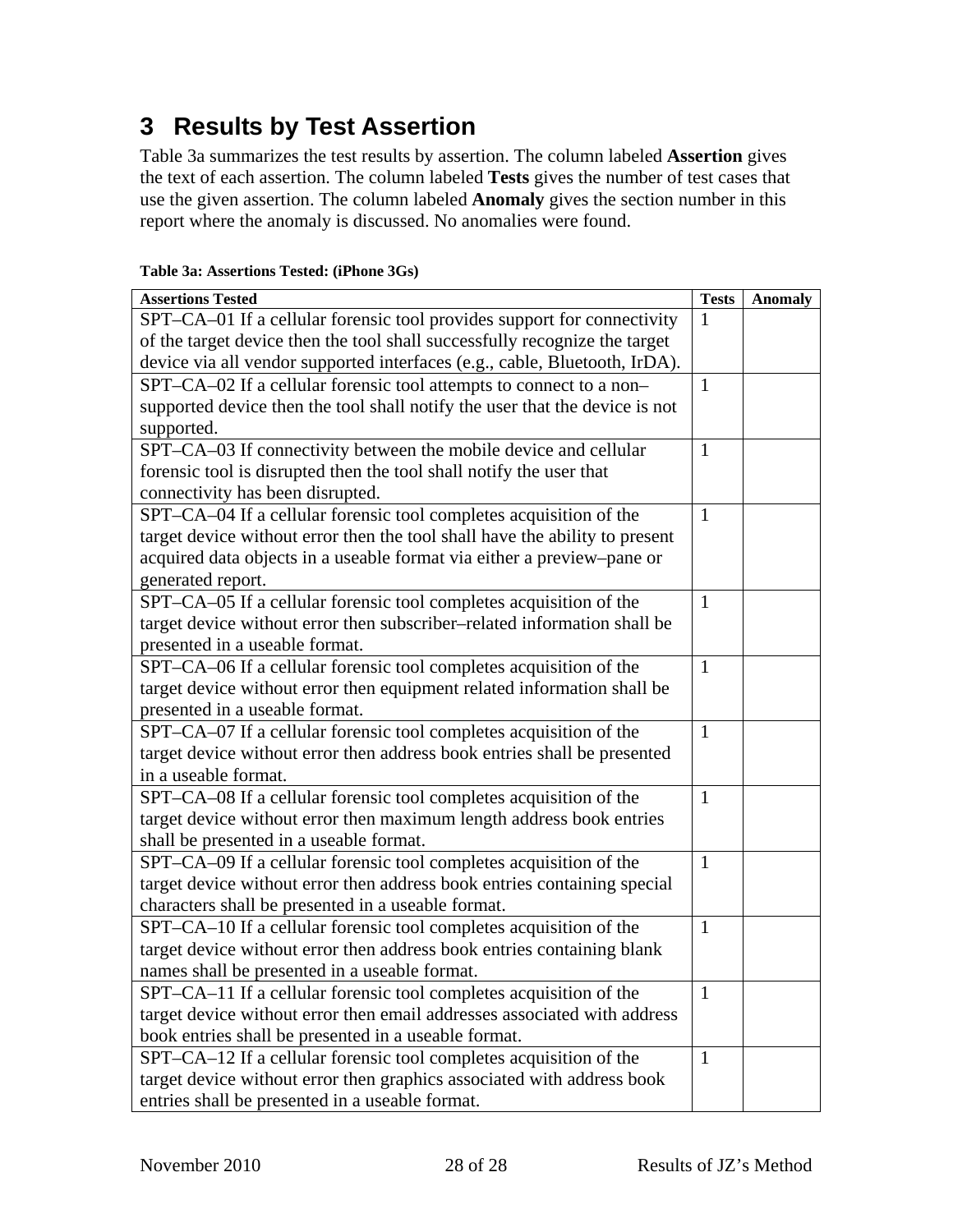| SPT-CA-13 If a cellular forensic tool completes acquisition of the         | $\mathbf{1}$ |  |
|----------------------------------------------------------------------------|--------------|--|
| target device without error then datebook, calendar, note entries shall be |              |  |
| presented in a useable format.                                             |              |  |
| SPT-CA-14 If a cellular forensic tool completes acquisition of the         | $\mathbf{1}$ |  |
| target device without error then maximum length datebook, calendar,        |              |  |
| note entries shall be presented in a useable format.                       |              |  |
| SPT–CA–15 If a cellular forensic tool completes acquisition of the         | $\mathbf{1}$ |  |
| target device without error then call logs (incoming/outgoing/missed)      |              |  |
| shall be presented in a useable format.                                    |              |  |
| SPT–CA–16 If a cellular forensic tool completes acquisition of the         | $\mathbf{1}$ |  |
| target device without error then the corresponding date/time stamps and    |              |  |
| the duration of the call for call logs shall be presented in a useable     |              |  |
| format.                                                                    |              |  |
| SPT-CA-17 If a cellular forensic tool completes acquisition of the         | $\mathbf{1}$ |  |
| target device without error then ASCII text messages (i.e., SMS, EMS)      |              |  |
| shall be presented in a useable format.                                    |              |  |
| SPT-CA-18 If a cellular forensic tool completes acquisition of the         | $\mathbf{1}$ |  |
| target device without error then the corresponding date/time stamps for    |              |  |
| text messages shall be presented in a useable format.                      |              |  |
| SPT-CA-19 If a cellular forensic tool completes acquisition of the         | $\mathbf{1}$ |  |
| target device without error then the corresponding status (i.e., read,     |              |  |
| unread) for text messages shall be presented in a useable format.          |              |  |
| SPT-CA-20 If a cellular forensic tool completes acquisition of the         | $\mathbf{1}$ |  |
| target device without error then the corresponding sender / recipient      |              |  |
| phone numbers for text messages shall be presented in a useable format.    |              |  |
| SPT-CA-21 If a cellular forensic tool completes acquisition of the         | $\mathbf{1}$ |  |
| target device without error then MMS messages and associated audio         |              |  |
| shall be presented in a useable format.                                    |              |  |
| SPT-CA-22 If a cellular forensic tool completes acquisition of the         | $\mathbf{1}$ |  |
| target device without error then MMS messages and associated graphic       |              |  |
| files shall be presented in a useable format.                              |              |  |
| SPT–CA–23 If a cellular forensic tool completes acquisition of the         | $\mathbf{1}$ |  |
| target device without error then MMS messages and associated video         |              |  |
| shall be presented in a useable format.                                    |              |  |
| SPT–CA–24 If a cellular forensic tool completes acquisition of the         | $\mathbf{1}$ |  |
| target device without error then stand-alone audio files shall be          |              |  |
| presented in a useable format via either an internal application or        |              |  |
| suggested third-party application.                                         |              |  |
| SPT-CA-25 If a cellular forensic tool completes acquisition of the         | $\mathbf{1}$ |  |
| target device without error then stand-alone graphic files shall be        |              |  |
| presented in a useable format via either an internal application or        |              |  |
| suggested third-party application.                                         |              |  |
| SPT-CA-26 If a cellular forensic tool completes acquisition of the         | $\mathbf{1}$ |  |
| target device without error then stand-alone video files shall be          |              |  |
| presented in a useable format via either an internal application or        |              |  |
| suggested third-party application.                                         |              |  |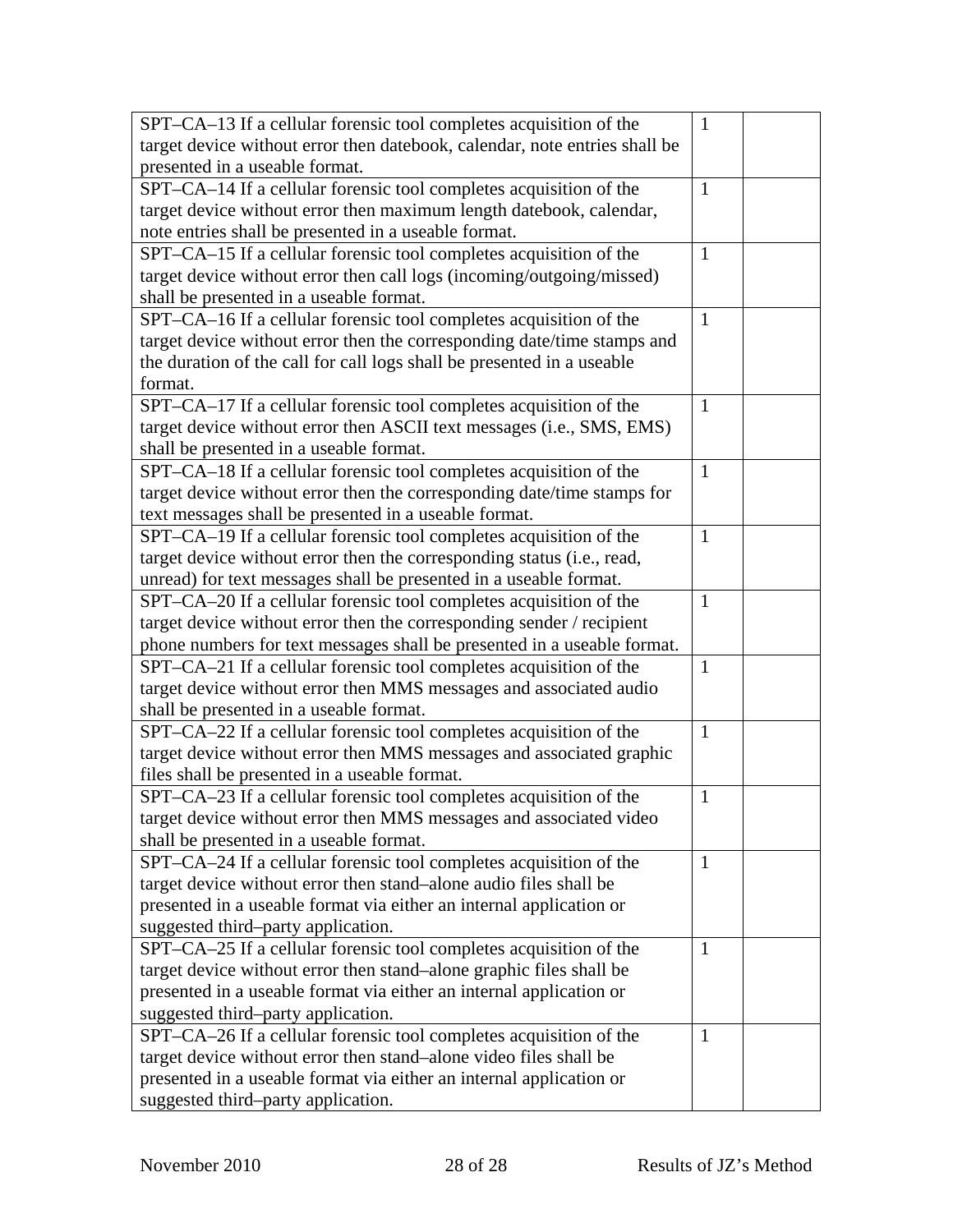| SPT-CA-27 If a cellular forensic tool completes acquisition of the         | $\mathbf{1}$   |  |
|----------------------------------------------------------------------------|----------------|--|
| target device without error then device specific application related data  |                |  |
| shall be acquired and presented in a useable format via either an internal |                |  |
| application or suggested third-party application.                          |                |  |
| SPT-CA-28 If a cellular forensic tool completes acquisition of the         | $\mathbf{1}$   |  |
| target device without error then Internet related data (i.e., bookmarks,   |                |  |
| visited sites) cached to the device shall be acquired and presented in a   |                |  |
| useable format.                                                            |                |  |
| SPT-CA-29 If a cellular forensic tool provides the user with an            | $\overline{2}$ |  |
| "Acquire All" device data objects acquisition option then the tool shall   |                |  |
| complete the acquisition of all data objects without error.                |                |  |
| SPT-CA-30 If a cellular forensic tool provides the user with a "Select"    | $\overline{2}$ |  |
| All" individual device data objects then the tool shall complete the       |                |  |
| acquisition of all individually selected data objects without error.       |                |  |
| SPT-CA-31 If a cellular forensic tool provides the user with the ability   | $\overline{2}$ |  |
| to "Select Individual" device data objects for acquisition then the tool   |                |  |
| shall acquire each exclusive data object without error.                    |                |  |
| SPT-CA-32 If a cellular forensic tool completes two consecutive            | $\overline{2}$ |  |
| logical acquisitions of the target device without error then the payload   |                |  |
| (data objects) on the mobile device shall remain consistent.               |                |  |
| SPT-AO-32 If the cellular forensic tool supports the interpretation of     | $\mathbf{1}$   |  |
| address book entries present on the target device then the tool shall      |                |  |
| report recoverable active and deleted data or address book data remnants   |                |  |
| in a useable format.                                                       |                |  |
| SPT-AO-33 If the cellular forensic tool supports the interpretation of     | $\mathbf{1}$   |  |
| calendar, tasks, or notes present on the target device then the tool shall |                |  |
| report recoverable active and deleted calendar, tasks, or note data        |                |  |
| remnants in a useable format.                                              |                |  |
| SPT-AO-34 If the cellular forensic tool supports the interpretation of     | $\mathbf{1}$   |  |
| call logs present on the target device then the tool shall report          |                |  |
| recoverable active and deleted call or call log data remnants in a useable |                |  |
| format.                                                                    |                |  |
| SPT-AO-35 If the cellular forensic tool supports the interpretation of     | $\mathbf{1}$   |  |
| SMS messages present on the target device then the tool shall report       |                |  |
| recoverable active and deleted SMS messages or SMS message data            |                |  |
| remnants in a useable format.                                              |                |  |
| SPT-AO-36 If the cellular forensic tool supports the interpretation of     | $\mathbf{1}$   |  |
| EMS messages present on the target device then the tool shall report       |                |  |
| recoverable active and deleted EMS messages or EMS message data            |                |  |
| remnants in a useable format.                                              |                |  |
| SPT-AO-37 If the cellular forensic tool supports the interpretation of     | -1             |  |
| audio files present on the target device then the tool shall report        |                |  |
| recoverable active and deleted audio data or audio file data remnants in   |                |  |
| a useable format.                                                          |                |  |
| SPT-AO-38 If the cellular forensic tool supports the interpretation of     | $\mathbf{1}$   |  |
| graphic files present on the target device then the tool shall report      |                |  |
|                                                                            |                |  |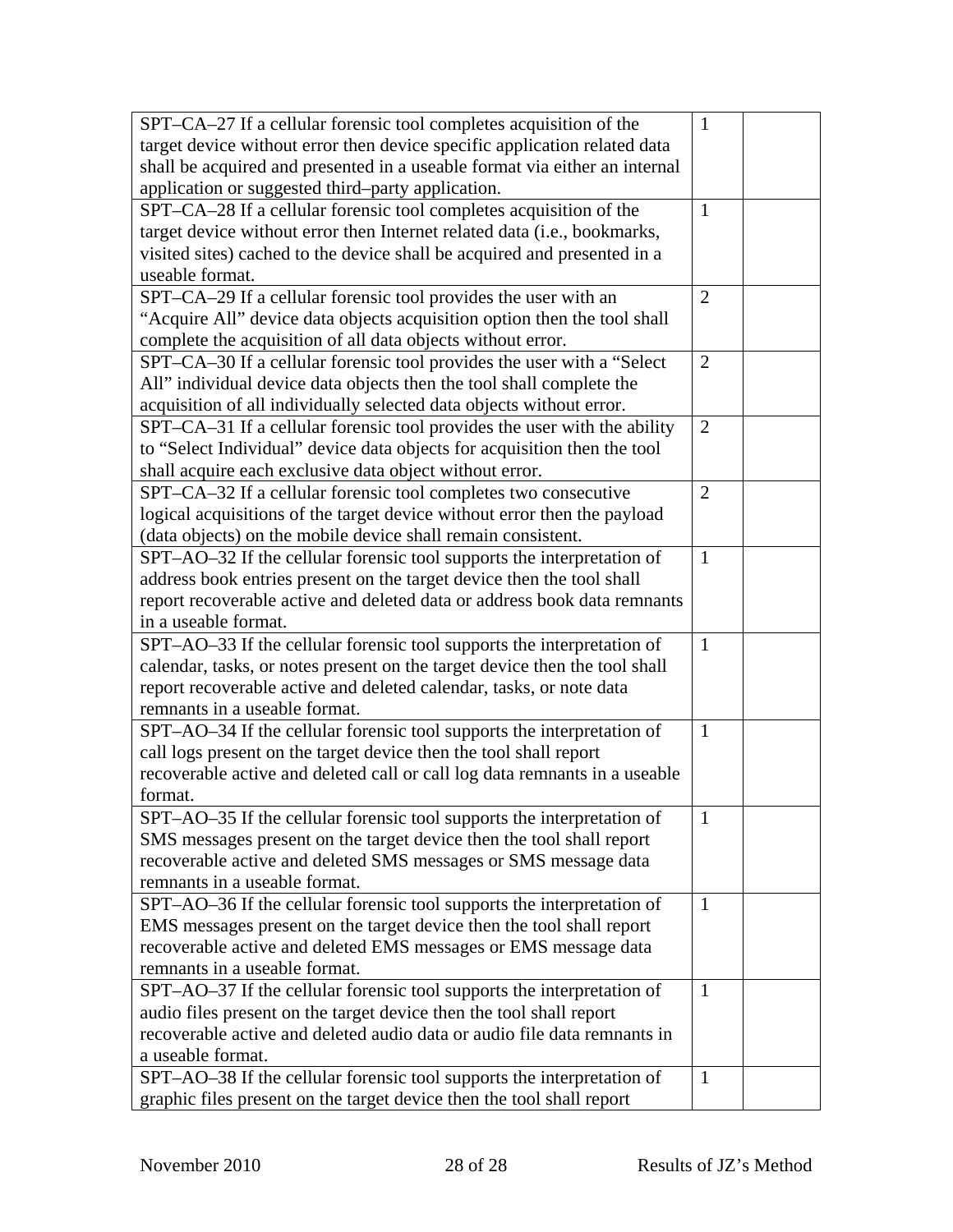| recoverable active and deleted graphic file data or graphic file data      |                |  |
|----------------------------------------------------------------------------|----------------|--|
| remnants in a useable format.                                              |                |  |
| SPT-AO-39 If the cellular forensic tool supports the interpretation of     | 1              |  |
| video files present on the target device then the tool shall report        |                |  |
| recoverable active and deleted video file data or video file data remnants |                |  |
| in a useable format.                                                       |                |  |
| SPT-AO-40 If the cellular forensic tool supports display of non-ASCII      |                |  |
| characters then the application should present address book entries in     |                |  |
| their native format.                                                       |                |  |
| SPT-AO-41 If the cellular forensic tool supports proper display of non-    | $\overline{1}$ |  |
| ASCII characters then the application should present text messages in      |                |  |
| their native format.                                                       |                |  |
| SPT-AO-44 If the cellular forensic tool supports acquisition of GPS        |                |  |
| data then the tool shall present the user with the longitude and latitude  |                |  |
| coordinates for all GPS-related data in a useable format.                  |                |  |

[Table](#page-12-0) 4a lists the assertions that were not tested, usually due to the tool not supporting an optional feature.

#### **Table 4a: Assertions Not Tested (iPhone 3Gs)**

<span id="page-12-0"></span>

| <b>Assertions Not Tested</b>                                                                |  |  |  |
|---------------------------------------------------------------------------------------------|--|--|--|
| SPT-AO-01 If a cellular forensic tool provides support for connectivity of the target SIM   |  |  |  |
| then the tool shall successfully recognize the target SIM via all tool-supported interfaces |  |  |  |
| (e.g., PC/SC reader, proprietary reader, smart phone itself).                               |  |  |  |
| SPT-AO-02 If a cellular forensic tool attempts to connect to a non-supported SIM then       |  |  |  |
| the tool shall notify the user that the SIM is not supported.                               |  |  |  |
| SPT-AO-03 If a cellular forensic tool loses connectivity with the SIM reader then the       |  |  |  |
| tool shall notify the user that connectivity has been disrupted.                            |  |  |  |
| SPT-AO-04 If a cellular forensic tool completes acquisition of the target SIM without       |  |  |  |
| error then the SPN shall be presented in a useable format.                                  |  |  |  |
| SPT-AO-05 If a cellular forensic tool completes acquisition of the target SIM without       |  |  |  |
| error then the ICCID shall be presented in a useable format.                                |  |  |  |
| SPT-AO-06 If a cellular forensic tool completes acquisition of the target SIM without       |  |  |  |
| error then the IMSI shall be presented in a useable format.                                 |  |  |  |
| SPT-AO-07 If a cellular forensic tool completes acquisition of the target SIM without       |  |  |  |
| error then the MSISDN shall be presented in a useable format.                               |  |  |  |
| SPT-AO-08 If a cellular forensic tool completes acquisition of the target SIM without       |  |  |  |
| error then ASCII Abbreviated Dialing Numbers (ADN) shall be presented in a useable          |  |  |  |
| format.                                                                                     |  |  |  |
| SPT-AO-09 If a cellular forensic tool completes acquisition of the target SIM without       |  |  |  |
| error then maximum length ADNs shall be presented in a useable format.                      |  |  |  |
| SPT-AO-10 If a cellular forensic tool completes acquisition of the SIM without error        |  |  |  |
| then ADNs containing special characters shall be presented in a useable format.             |  |  |  |
| SPT-AO-11 If a cellular forensic tool completes acquisition of the SIM without error        |  |  |  |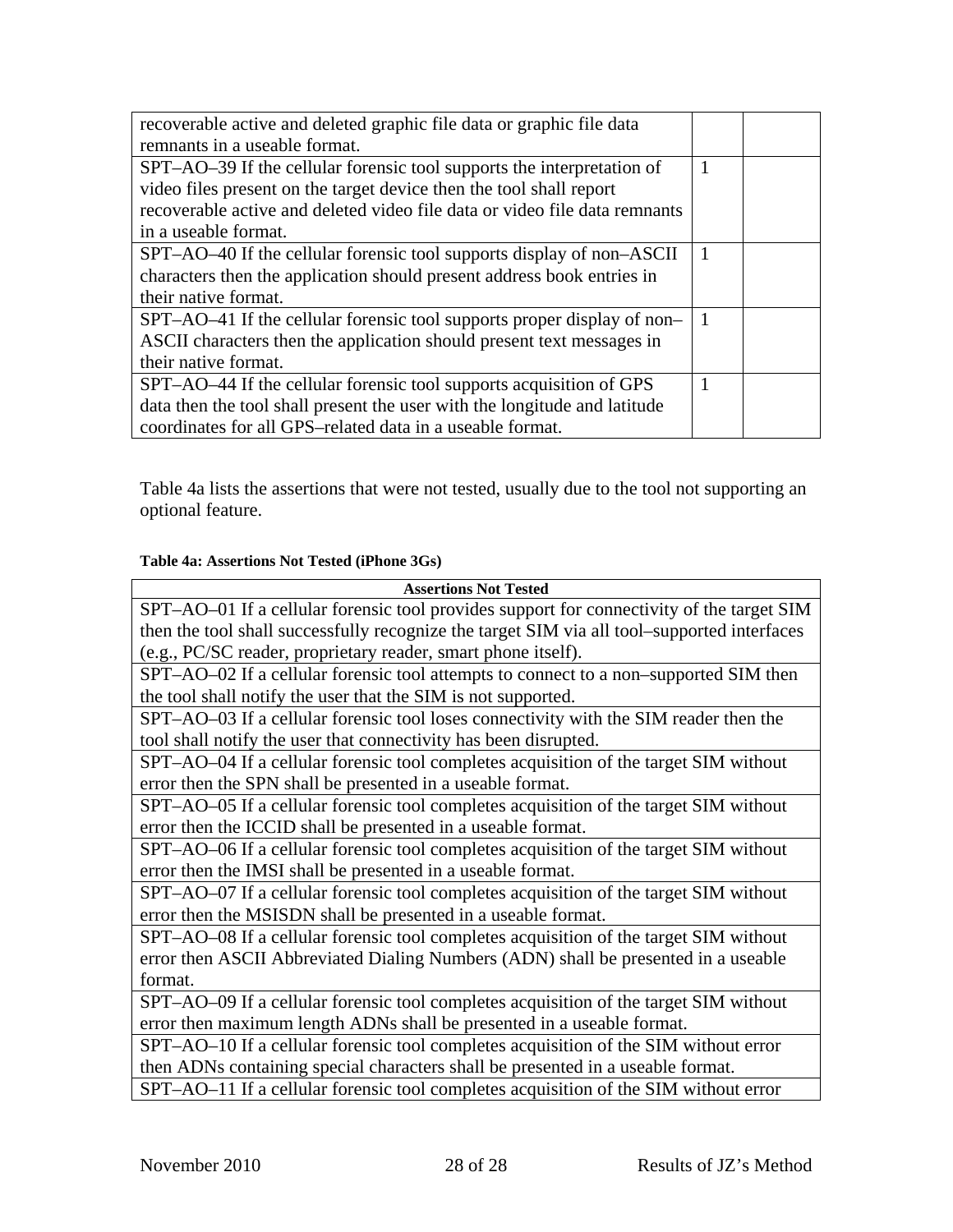then ADNs containing blank names shall be presented in a useable format.

SPT–AO–12 If a cellular forensic tool completes acquisition of the target SIM without error then Last Numbers Dialed (LND) shall be presented in a useable format.

SPT–AO–13 If a cellular forensic tool completes acquisition of the target SIM without error then the corresponding date/time stamps for LNDs shall be presented in a useable format.

SPT–AO–14 If a cellular forensic tool completes acquisition of the target SIM without error then ASCII SMS text messages shall be presented in a useable format.

SPT–AO–15 If a cellular forensic tool completes acquisition of the target SIM without error then ASCII EMS text messages shall be presented in a useable format.

SPT–AO–16 If a cellular forensic tool completes acquisition of the target SIM without error then the corresponding date/time stamps for all text messages shall be presented in a useable format.

SPT–AO–17 If a cellular forensic tool completes acquisition of the target SIM without error then the corresponding status (i.e., read, unread) for text messages shall be presented in a useable format.

SPT–AO–18 If a cellular forensic tool completes acquisition of the target SIM without error then the corresponding sender / recipient phone numbers for text messages shall be presented in a useable format.

SPT–AO–19 If the cellular forensic tool completes acquisition of the target SIM without error then deleted text messages that have not been overwritten shall be presented in a useable format.

SPT–AO–20 If a cellular forensic tool completes acquisition of the target SIM without error then location related data (i.e., LOCI) shall be presented in a useable format.

SPT–AO–21 If a cellular forensic tool completes acquisition of the target SIM without error then location related data (i.e., GRPSLOCI) shall be presented in a useable format. SPT–AO–22 If a cellular forensic tool provides the user with an "Acquire All" SIM data objects acquisition option then the tool shall complete the acquisition of all data objects without error.

SPT–AO–23 If a cellular forensic tool provides the user with a "Select All" individual SIM data objects then the tool shall complete the acquisition of all individually selected data objects without error.

SPT–AO–24 If a cellular forensic tool provides the user with the ability to "Select Individual" SIM data objects for acquisition then the tool shall acquire each exclusive data object without error.

SPT–AO–25 If a cellular forensic tool completes acquisition of the target device without error then the tool shall present the acquired data in a useable format via supported generated report formats.

SPT–AO–25 If a cellular forensic tool completes acquisition of the SIM without error then the tool shall present the acquired data in a useable format via supported generated report formats.

SPT–AO–26 If a cellular forensic tool completes acquisition of the target device without error then the tool shall present the acquired data in a useable format in a preview–pane view.

SPT–AO–26 If a cellular forensic tool completes acquisition of the SIM without error then the tool shall present the acquired data in a useable format in a preview–pane view.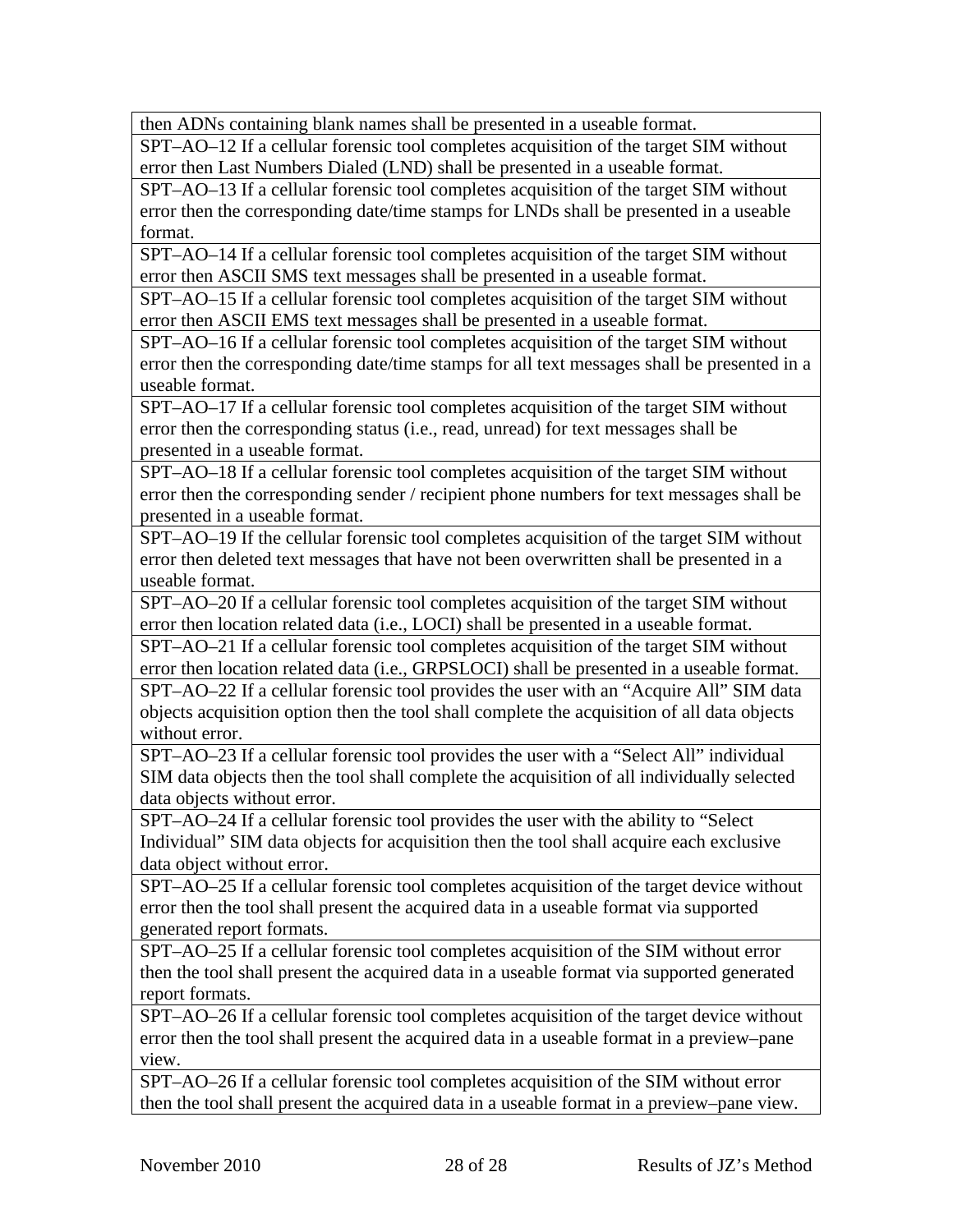<span id="page-14-0"></span>SPT–AO–27 If the case file or individual data objects are modified via third–party means then the tool shall provide protection mechanisms disallowing or reporting data modification.

SPT–AO–28 If the SIM is password–protected then the cellular forensic tool shall provide the examiner with the opportunity to input the PIN before acquisition.

SPT–AO–29 If a cellular forensic tool provides the examiner with the remaining number of authentication attempts then the application should provide an accurate count of the remaining PIN attempts.

SPT–AO–30 If a cellular forensic tool provides the examiner with the remaining number of PUK attempts then the application should provide an accurate count of the remaining PUK attempts.

SPT–AO–31 If the cellular forensic tool supports a physical acquisition of the target device then the tool shall complete the acquisition without error.

SPT–AO–42 If the cellular forensic tool supports stand–alone acquisition of internal memory with the SIM present, then the contents of the SIM shall not be modified during internal memory acquisition.

SPT–AO–43 If the cellular forensic tool supports hashing for individual data objects then the tool shall present the user with a hash value for each supported data object.

## **4 Testing Environment**

The tests were run in the NIST CFTT lab. This section describes the testing environment including available computers, mobile devices and the data objects used to populate mobile devices and Subscriber Identity Modules.

#### *4.1 Test Computers*

One test computer was used.

**Magnum** has the following configuration:

Mac mini Intel Core 2 Duo Processor Speed: 1.83 GHz Memory: 1 GB Boot ROM Version: MM21.009A.B00

#### *4.2 Mobile Devices*

The following table contains the mobile device used.

| Make                     | Model | OS.                | <b>Network</b> |
|--------------------------|-------|--------------------|----------------|
| Apple iPhone $\vert$ 3Gs |       | $iPhone \mid AT&T$ |                |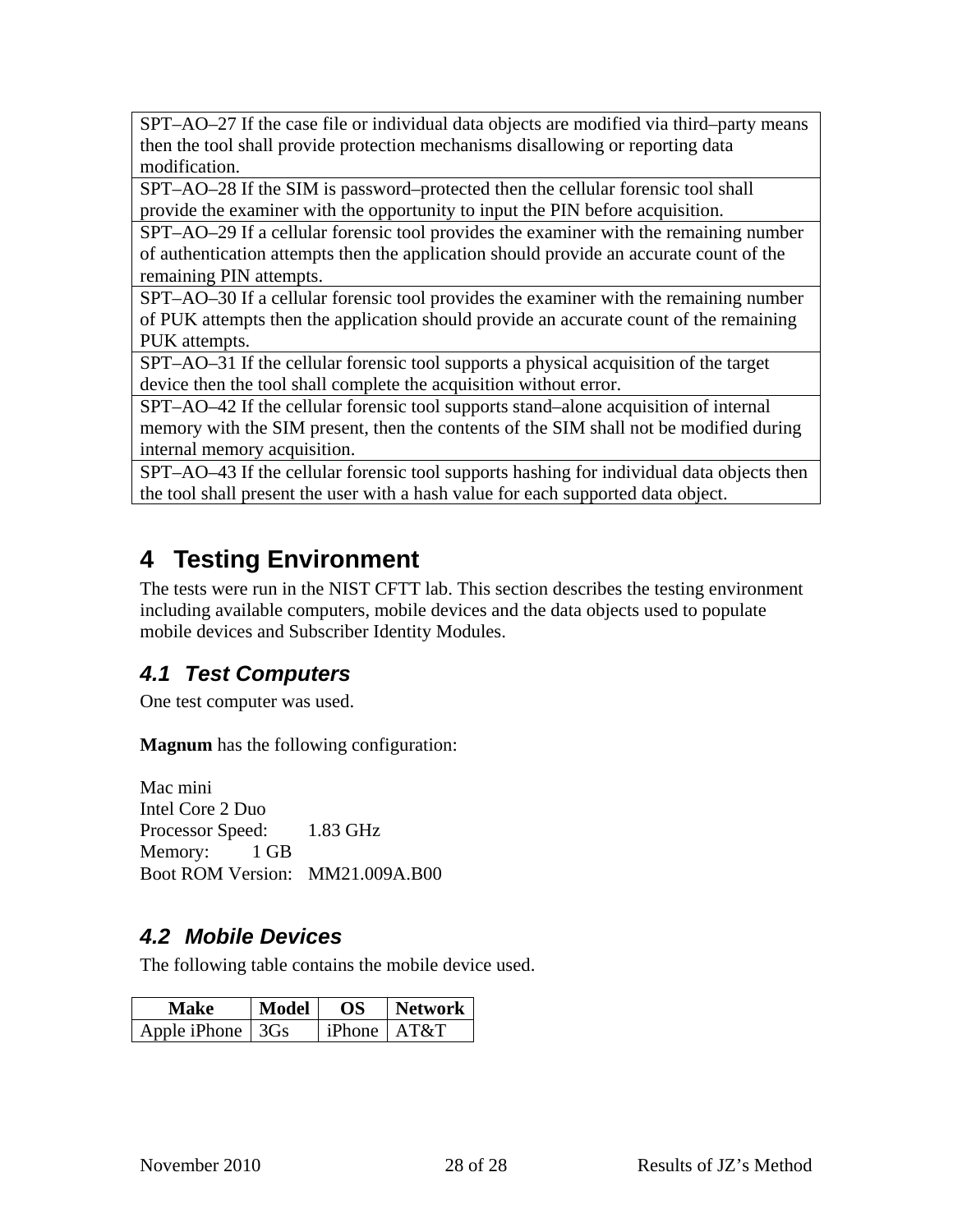#### <span id="page-15-0"></span>*4.3 Internal Memory Data Objects*

The following data objects were used to populate the internal memory of the smart phones.

| <b>Data Objects</b>         | <b>Data Elements</b>     |
|-----------------------------|--------------------------|
| <b>Address Book Entries</b> |                          |
|                             | Regular Length           |
|                             | Maximum Length           |
|                             | <b>Special Character</b> |
|                             | <b>Blank Name</b>        |
|                             | Regular Length, email    |
|                             | Regular Length, graphic  |
|                             | <b>Deleted Entry</b>     |
|                             | Non-ASCII Entry          |
| PIM Data                    |                          |
|                             | Regular Length           |
|                             | Maximum Length           |
|                             | <b>Deleted Entry</b>     |
|                             | <b>Special Character</b> |
| Call Logs                   |                          |
|                             | Incoming                 |
|                             | Outgoing                 |
|                             | Missed                   |
|                             | Incoming - Deleted       |
|                             | Outgoing - Deleted       |
|                             | Missed - Deleted         |
| <b>Text Messages</b>        |                          |
|                             | Incoming SMS - Read      |
|                             | Incoming SMS - Unread    |
|                             | <b>Outgoing SMS</b>      |
|                             | Incoming EMS - Read      |
|                             | Incoming EMS - Unread    |
|                             | Outgoing EMS             |
|                             | Incoming SMS - Deleted   |
|                             | Outgoing SMS - Deleted   |
|                             | Incoming EMS - Deleted   |
|                             | Outgoing EMS - Deleted   |
|                             | <b>Non-ASCII EMS</b>     |
| <b>MMS</b> Messages         |                          |
|                             | <b>Incoming Audio</b>    |
|                             | <b>Incoming Graphic</b>  |
|                             | <b>Incoming Video</b>    |
|                             | <b>Outgoing Audio</b>    |
|                             | <b>Outgoing Graphic</b>  |
|                             | Outgoing Video           |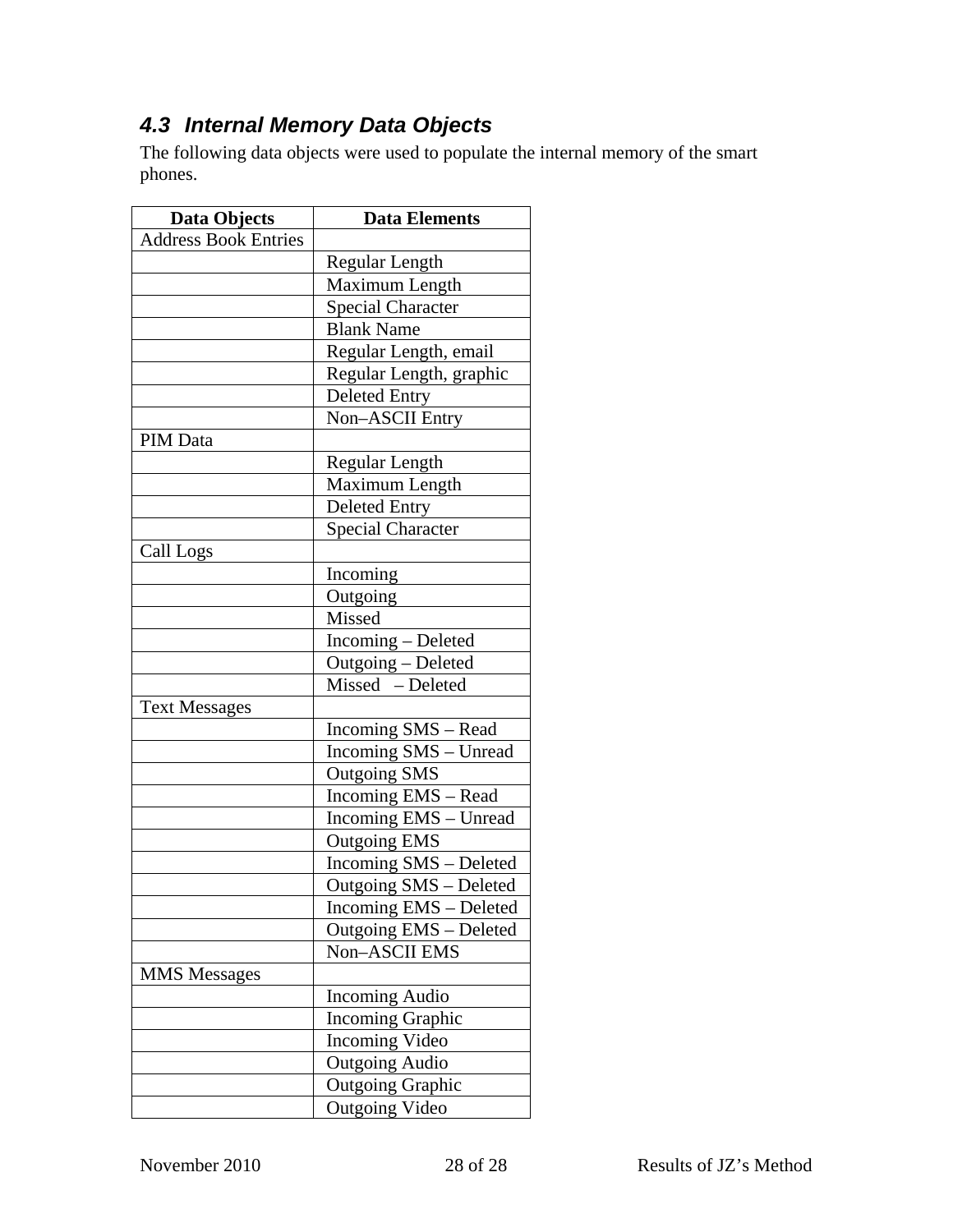<span id="page-16-0"></span>

| <b>Data Objects</b>     | <b>Data Elements</b>     |
|-------------------------|--------------------------|
| Stand-alone data files  |                          |
|                         | Audio                    |
|                         | Graphic                  |
|                         | Video                    |
|                         | Audio - Deleted          |
|                         | Graphic – Deleted        |
|                         | Video - Deleted          |
| <b>Application Data</b> |                          |
|                         | Device Specific App Data |
| <b>Location Data</b>    |                          |
|                         | <b>GPS</b> Coordinates   |

### **5 Test Results**

The main item of interest for interpreting the test results is determining the conformance of the tool with the test assertions. Conformance with each assertion tested by a given test case is evaluated by examining the **Results** box of the test case details.

#### *5.1 Test Results Report Key*

A summary of the actual test results is presented in this report. The following table presents a description of each section of the test report summary.

| <b>Heading</b>      | <b>Description</b>                                             |
|---------------------|----------------------------------------------------------------|
| First Line:         | Test case ID, name, and version of tool tested.                |
| Case Summary:       | Test case summary from Smart Phone Tool Test Assertion         |
|                     | and Test Plan.                                                 |
| Assertions:         | The test assertions applicable to the test case, selected from |
|                     | Smart Phone Tool Test Assertion and Test Plan.                 |
| <b>Tester Name:</b> | Name or initials of person executing test procedure.           |
| <b>Test Host:</b>   | Host computer executing the test.                              |
| <b>Test Date:</b>   | Time and date that test was started.                           |
| Device:             | Source mobile device.                                          |
| Source Setup:       | Acquisition interface.                                         |
| Log Highlights:     | Information extracted from various log files to illustrate     |
|                     | conformance or non-conformance to the test assertions.         |
| Results:            | Expected and actual results for each assertion tested.         |
| Analysis:           | Whether or not the expected results were achieved.             |

|  |  | <b>Table 5 Test Results Report Key</b> |
|--|--|----------------------------------------|
|  |  |                                        |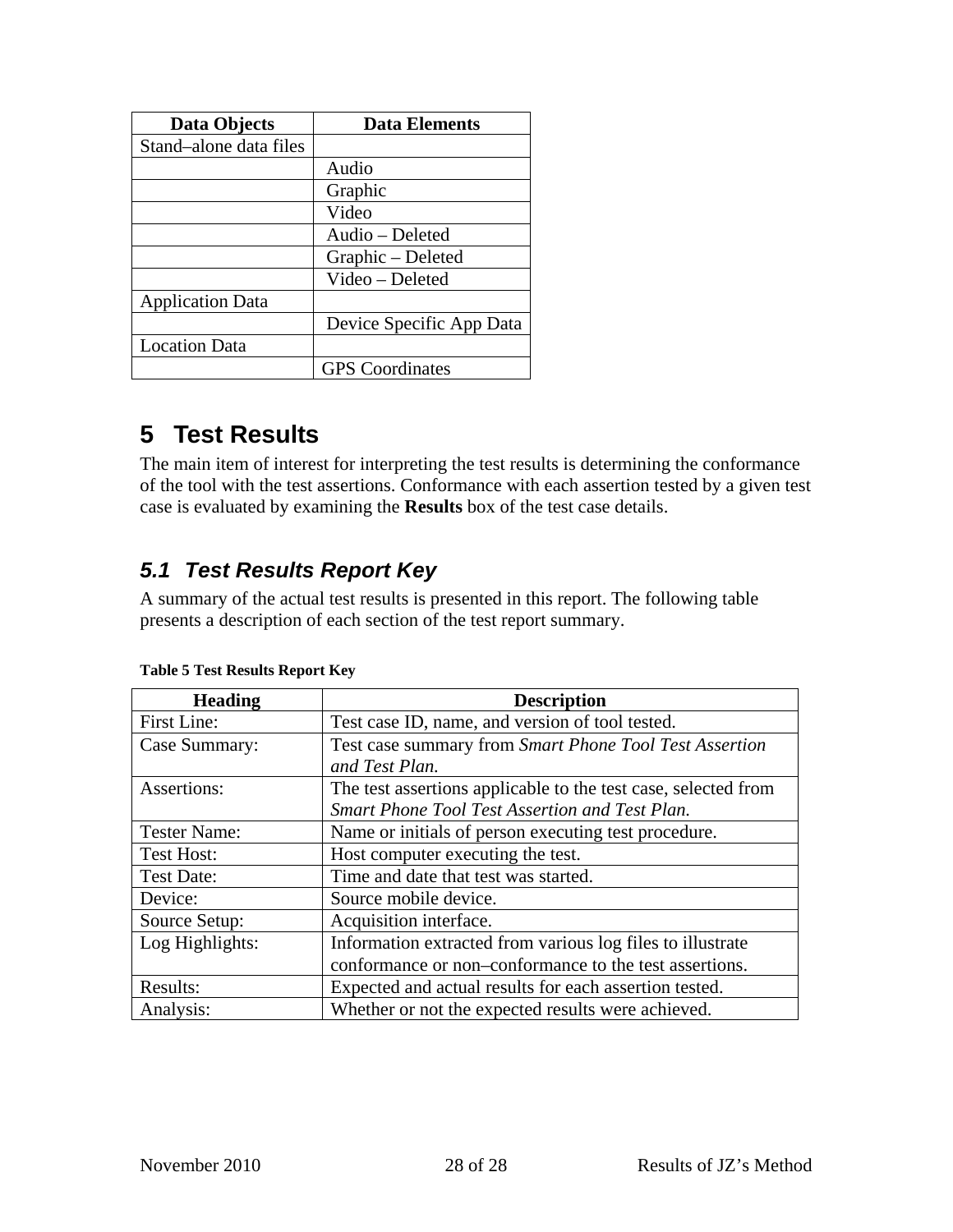#### <span id="page-17-0"></span>*5.2 Test Details*

#### **5.2.1 SPT–01 (iPhone 3Gs)**

|                 | Test Case SPT-01 jz_method                                                                                                                                                                                                                                                                                                                                                                                                                                                                                                                                                                                                                                                                                                                                                                                                                                                                                           |             |  |
|-----------------|----------------------------------------------------------------------------------------------------------------------------------------------------------------------------------------------------------------------------------------------------------------------------------------------------------------------------------------------------------------------------------------------------------------------------------------------------------------------------------------------------------------------------------------------------------------------------------------------------------------------------------------------------------------------------------------------------------------------------------------------------------------------------------------------------------------------------------------------------------------------------------------------------------------------|-------------|--|
| Case            | SPT-01 Acquire mobile device internal memory over tool-supported interfaces                                                                                                                                                                                                                                                                                                                                                                                                                                                                                                                                                                                                                                                                                                                                                                                                                                          |             |  |
| Summary:        | (e.g., cable, Bluetooth, IrDA).                                                                                                                                                                                                                                                                                                                                                                                                                                                                                                                                                                                                                                                                                                                                                                                                                                                                                      |             |  |
| Assertions:     | SPT-CA-01 If a cellular forensic tool provides support for connectivity of<br>the target device then the tool shall successfully recognize the target<br>device via all vendor supported interfaces (e.g., cable, Bluetooth, IrDA).<br>SPT-CA-04 If a cellular forensic tool completes acquisition of the target<br>device without error then the tool shall have the ability to present<br>acquired data objects in a useable format via either a preview-pane or<br>generated report.<br>SPT-CA-29 If a cellular forensic tool provides the user with an "Acquire<br>All" device data objects acquisition option then the tool shall complete<br>the acquisition of all data objects without error.<br>SPT-CA-32 If a cellular forensic tool completes two consecutive logical<br>acquisitions of the target device without error then the payload (data<br>objects) on the mobile device shall remain consistent. |             |  |
| Tester<br>Name: | rpa                                                                                                                                                                                                                                                                                                                                                                                                                                                                                                                                                                                                                                                                                                                                                                                                                                                                                                                  |             |  |
| Test Host:      | Magnum                                                                                                                                                                                                                                                                                                                                                                                                                                                                                                                                                                                                                                                                                                                                                                                                                                                                                                               |             |  |
| Test Date:      | Wed Sep 8 10:27:49 EDT 2010                                                                                                                                                                                                                                                                                                                                                                                                                                                                                                                                                                                                                                                                                                                                                                                                                                                                                          |             |  |
| Device:         | iPhone3Gs                                                                                                                                                                                                                                                                                                                                                                                                                                                                                                                                                                                                                                                                                                                                                                                                                                                                                                            |             |  |
| Source          | OS: WIN XP                                                                                                                                                                                                                                                                                                                                                                                                                                                                                                                                                                                                                                                                                                                                                                                                                                                                                                           |             |  |
| Setup:          | Interface: cable                                                                                                                                                                                                                                                                                                                                                                                                                                                                                                                                                                                                                                                                                                                                                                                                                                                                                                     |             |  |
| Log             | Created by jz_method                                                                                                                                                                                                                                                                                                                                                                                                                                                                                                                                                                                                                                                                                                                                                                                                                                                                                                 |             |  |
| Highlights:     | Acquisition started: Wed Sep 8 10:27:49 EDT 2010<br>Acquisition finished: Wed Sep 8 10:33:00 EDT 2010                                                                                                                                                                                                                                                                                                                                                                                                                                                                                                                                                                                                                                                                                                                                                                                                                |             |  |
|                 | Device connectivity was established via supported interface                                                                                                                                                                                                                                                                                                                                                                                                                                                                                                                                                                                                                                                                                                                                                                                                                                                          |             |  |
| Results:        |                                                                                                                                                                                                                                                                                                                                                                                                                                                                                                                                                                                                                                                                                                                                                                                                                                                                                                                      |             |  |
|                 | Assertion & Expected Result                                                                                                                                                                                                                                                                                                                                                                                                                                                                                                                                                                                                                                                                                                                                                                                                                                                                                          | Actual      |  |
|                 |                                                                                                                                                                                                                                                                                                                                                                                                                                                                                                                                                                                                                                                                                                                                                                                                                                                                                                                      | Result      |  |
|                 | SPT-CA-01 Device connectivity via supported interfaces.                                                                                                                                                                                                                                                                                                                                                                                                                                                                                                                                                                                                                                                                                                                                                                                                                                                              | as expected |  |
|                 | SPT-CA-04 Readability and completeness of acquired data via<br>supported reports.                                                                                                                                                                                                                                                                                                                                                                                                                                                                                                                                                                                                                                                                                                                                                                                                                                    | as expected |  |
|                 | SPT-CA-29 Acquire-All data objects acquisition.                                                                                                                                                                                                                                                                                                                                                                                                                                                                                                                                                                                                                                                                                                                                                                                                                                                                      | as expected |  |
|                 | SPT-CA-32 Perform back-to-back acquisitions, check device<br>payload for modifications.                                                                                                                                                                                                                                                                                                                                                                                                                                                                                                                                                                                                                                                                                                                                                                                                                              | as expected |  |
|                 |                                                                                                                                                                                                                                                                                                                                                                                                                                                                                                                                                                                                                                                                                                                                                                                                                                                                                                                      |             |  |
| Analysis:       | Expected results achieved                                                                                                                                                                                                                                                                                                                                                                                                                                                                                                                                                                                                                                                                                                                                                                                                                                                                                            |             |  |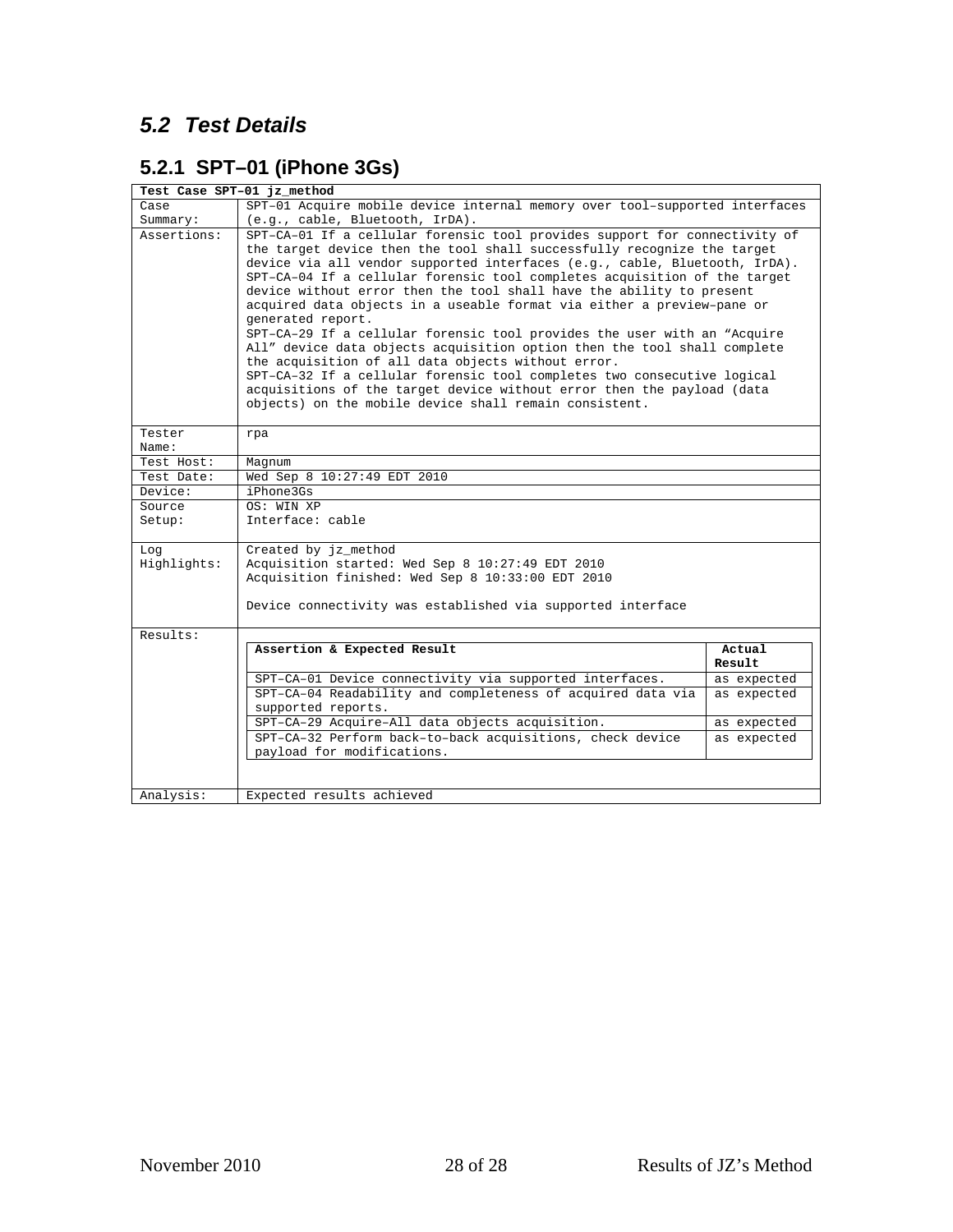#### <span id="page-18-0"></span>**5.2.2 SPT–02 (iPhone 3Gs)**

| Test Case SPT-02 jz method |                                                                             |               |
|----------------------------|-----------------------------------------------------------------------------|---------------|
| Case                       | SPT-02 Attempt internal memory acquisition of a non-supported mobile        |               |
| Summary:                   | device.                                                                     |               |
| Assertions:                | SPT-CA-02 If a cellular forensic tool attempts to connect to a non-         |               |
|                            | supported device then the tool shall notify the user that the device is not |               |
|                            | supported.                                                                  |               |
|                            |                                                                             |               |
| Tester Name:               | rpa                                                                         |               |
| Test Host:                 | Magnum                                                                      |               |
| Test Date:                 | Wed Sep 8 10:33:51 EDT 2010                                                 |               |
| Device:                    | unsupported device                                                          |               |
| Source                     | OS: WIN XP                                                                  |               |
| Setup:                     | Interface: cable                                                            |               |
|                            |                                                                             |               |
| Log                        | Created by jz_method                                                        |               |
| Highlights:                | Acquisition started: Wed Sep 8 10:33:51 EDT 2010                            |               |
|                            | Acquisition finished: Wed Sep 8 11:52:21 EDT 2010                           |               |
|                            |                                                                             |               |
|                            | Identification of non-supported devices was successful                      |               |
|                            |                                                                             |               |
| Results:                   |                                                                             |               |
|                            | Assertion & Expected Result                                                 | Actual Result |
|                            | SPT-CA-02 Identification of non-supported devices.                          | as expected   |
|                            |                                                                             |               |
|                            |                                                                             |               |
| Analysis:                  | Expected results achieved                                                   |               |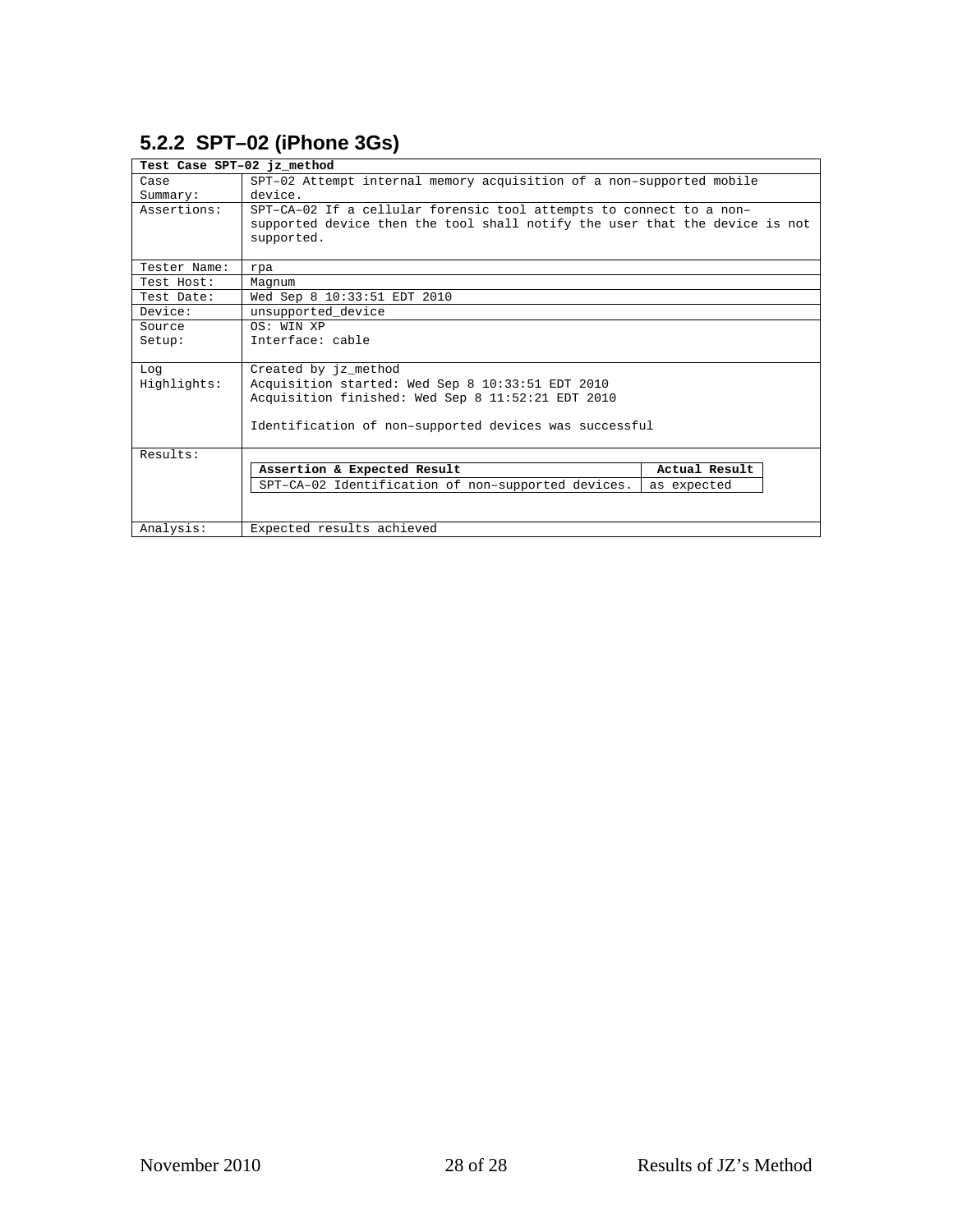#### <span id="page-19-0"></span>**5.2.3 SPT–03 (iPhone 3Gs)**

| Test Case SPT-03 jz method |                                                                             |               |
|----------------------------|-----------------------------------------------------------------------------|---------------|
| Case                       | SPT-03 Begin mobile device internal memory acquisition and interrupt        |               |
| Summary:                   | connectivity by interface disengagement.                                    |               |
| Assertions:                | SPT-CA-03 If connectivity between the mobile device and cellular forensic   |               |
|                            | tool is disrupted then the tool shall notify the user that connectivity has |               |
|                            | been disrupted.                                                             |               |
|                            |                                                                             |               |
| Tester Name:               | rpa                                                                         |               |
| Test Host:                 | Magnum                                                                      |               |
| Test Date:                 | Wed Sep 8 11:53:43 EDT 2010                                                 |               |
| Device:                    | i Phone 3Gs                                                                 |               |
| Source                     | OS: WIN XP                                                                  |               |
| Setup:                     | Interface: cable                                                            |               |
|                            |                                                                             |               |
| Log                        | Created by jz_method                                                        |               |
| Highlights:                | Acquisition started: Wed Sep 8 11:53:43 EDT 2010                            |               |
|                            | Acquisition finished: Wed Sep 8 11:56:05 EDT 2010                           |               |
|                            |                                                                             |               |
|                            | Device acquisition disruption notification was successful                   |               |
|                            |                                                                             |               |
| Results:                   |                                                                             |               |
|                            | Assertion & Expected Result                                                 | Actual Result |
|                            | SPT-CA-03 Notification of device acquisition disruption.                    | as expected   |
|                            |                                                                             |               |
|                            |                                                                             |               |
| Analysis:                  | Expected results achieved                                                   |               |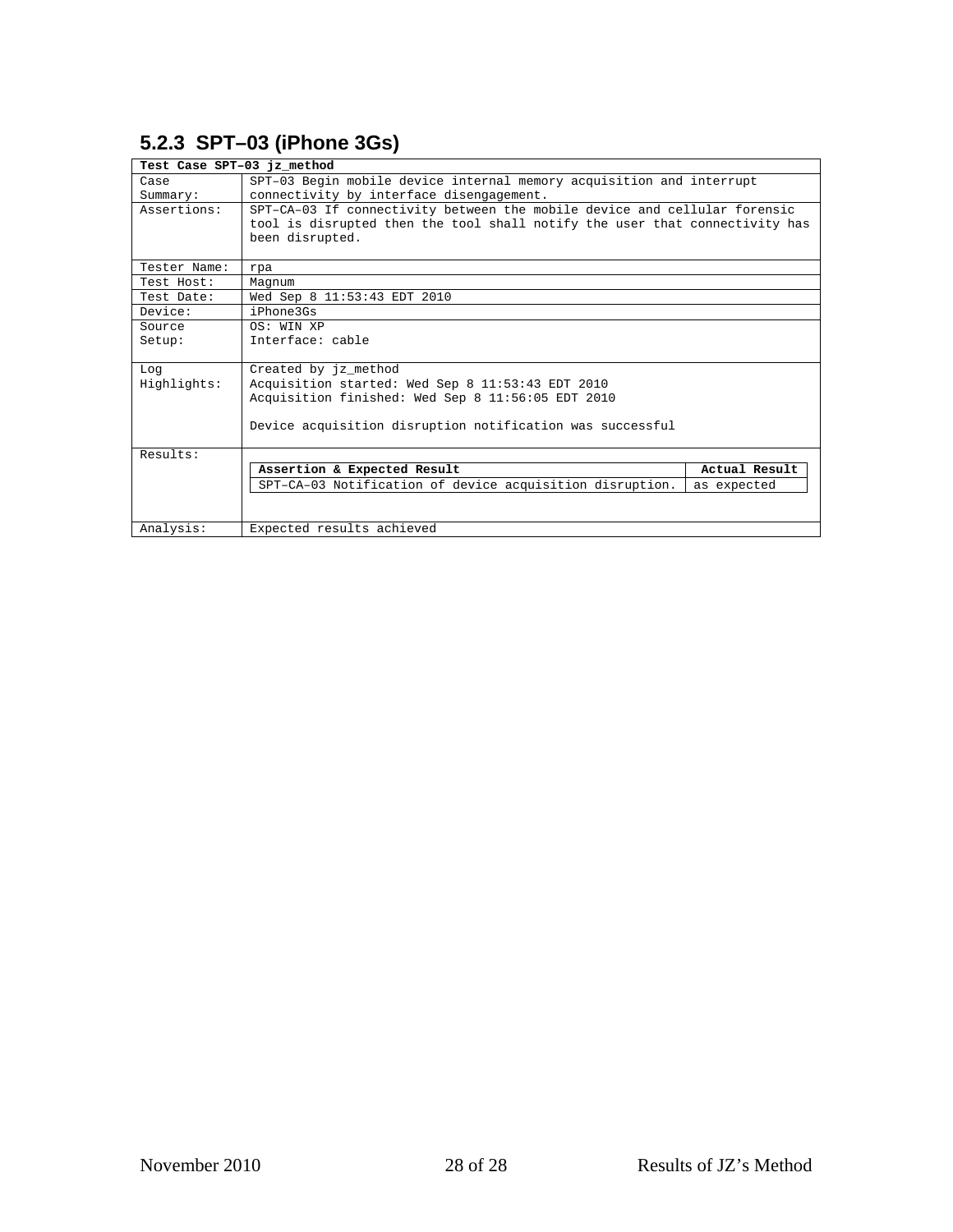#### <span id="page-20-0"></span>**5.2.4 SPT–05 (iPhone 3Gs)**

| Test Case SPT-05 jz method |                                                                             |               |  |
|----------------------------|-----------------------------------------------------------------------------|---------------|--|
| Case                       | SPT-05 Acquire mobile device internal memory and review reported subscriber |               |  |
| Summary:                   | and equipment related information (e.g., IMEI/MEID/ESN, MSISDN).            |               |  |
| Assertions:                | SPT-CA-05 If a cellular forensic tool completes acquisition of the target   |               |  |
|                            | device without error then subscriber-related information shall be presented |               |  |
|                            | in a useable format.                                                        |               |  |
|                            | SPT-CA-06 If a cellular forensic tool completes acquisition of the target   |               |  |
|                            | device without error then equipment related information shall be presented  |               |  |
|                            | in a useable format.                                                        |               |  |
| Tester Name:               | rpa                                                                         |               |  |
| Test Host:                 | Magnum                                                                      |               |  |
| Test Date:                 | Wed Sep 8 12:21:10 EDT 2010                                                 |               |  |
| Device:                    | iPhone3Gs                                                                   |               |  |
| Source                     | OS: WIN XP                                                                  |               |  |
| Setup:                     | Interface: cable                                                            |               |  |
|                            |                                                                             |               |  |
| Log                        | Created by jz method                                                        |               |  |
| Highlights:                | Acquisition started: Wed Sep 8 12:21:10 EDT 2010                            |               |  |
|                            | Acquisition finished: Wed Sep 8 12:34:20 EDT 2010                           |               |  |
|                            |                                                                             |               |  |
|                            | Subscriber and Equipment related data (i.e., MSISDN, IMEI) were acquired    |               |  |
| Results:                   |                                                                             |               |  |
|                            | Assertion & Expected Result                                                 | Actual Result |  |
|                            | SPT-CA-05 Acquisition of MSISDN, IMSI.                                      | as expected   |  |
|                            | SPT-CA-06 Acquisition of IMEI/MEID/ESN.                                     | as expected   |  |
|                            |                                                                             |               |  |
|                            |                                                                             |               |  |
| Analysis:                  | Expected results achieved                                                   |               |  |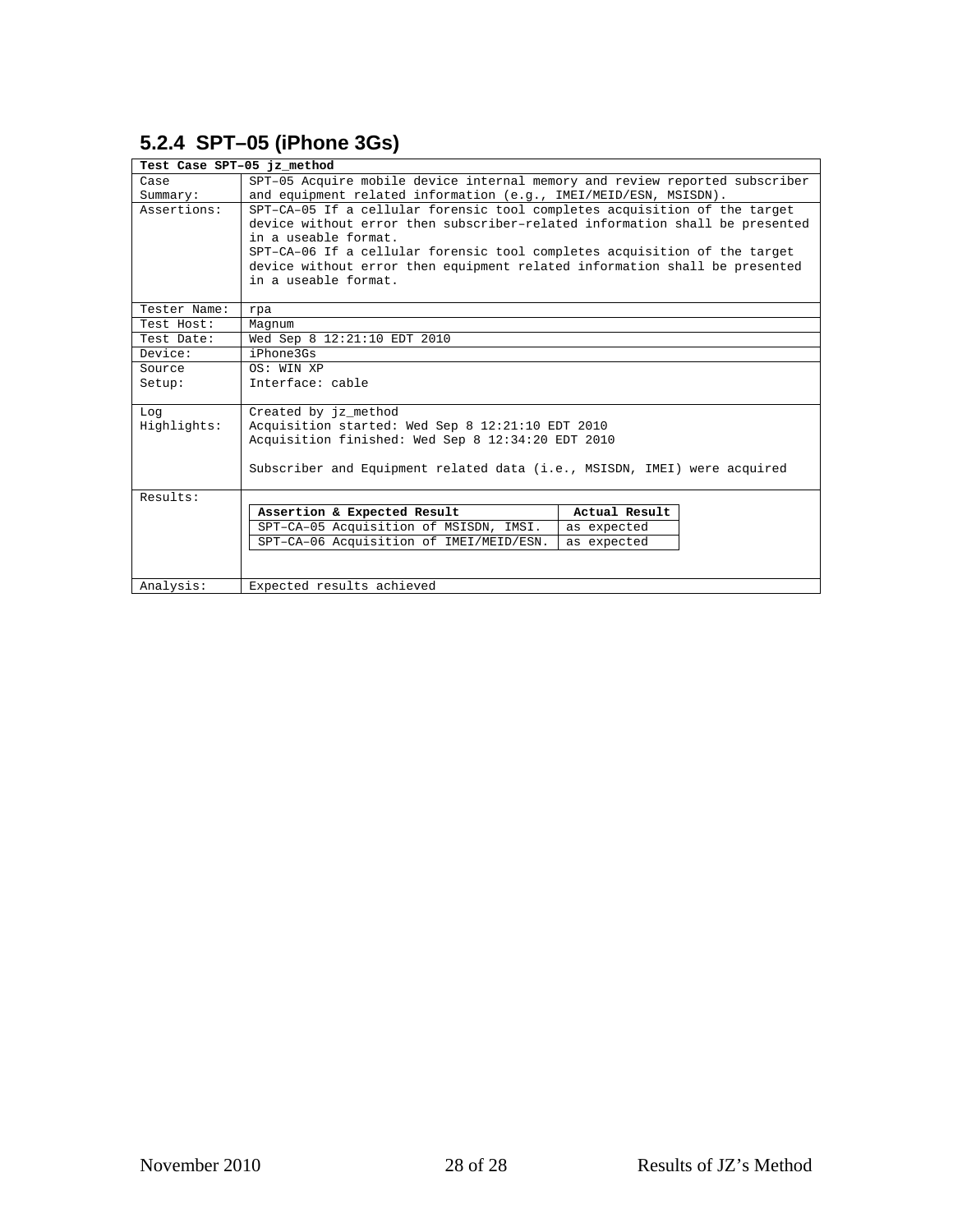#### <span id="page-21-0"></span>**5.2.5 SPT–06 (iPhone 3Gs)**

| Test Case SPT-06 jz_method |                                                                                                                                                                                                                                                                                                                                                                                                                                                                                                                                                                                                                                                                                                                                                                                                                                                                                                                                                                                                                                                                                                                                                                                                                                                                    |                  |  |
|----------------------------|--------------------------------------------------------------------------------------------------------------------------------------------------------------------------------------------------------------------------------------------------------------------------------------------------------------------------------------------------------------------------------------------------------------------------------------------------------------------------------------------------------------------------------------------------------------------------------------------------------------------------------------------------------------------------------------------------------------------------------------------------------------------------------------------------------------------------------------------------------------------------------------------------------------------------------------------------------------------------------------------------------------------------------------------------------------------------------------------------------------------------------------------------------------------------------------------------------------------------------------------------------------------|------------------|--|
| Case                       | SPT-06 Acquire mobile device internal memory and review reported PIM                                                                                                                                                                                                                                                                                                                                                                                                                                                                                                                                                                                                                                                                                                                                                                                                                                                                                                                                                                                                                                                                                                                                                                                               |                  |  |
| Summary:                   | related data.                                                                                                                                                                                                                                                                                                                                                                                                                                                                                                                                                                                                                                                                                                                                                                                                                                                                                                                                                                                                                                                                                                                                                                                                                                                      |                  |  |
| Assertions:                | SPT-CA-07 If a cellular forensic tool completes acquisition of the target<br>device without error then address book entries shall be presented in a<br>useable format.<br>SPT-CA-08 If a cellular forensic tool completes acquisition of the target<br>device without error then maximum length address book entries shall be<br>presented in a useable format.<br>SPT-CA-09 If a cellular forensic tool completes acquisition of the target<br>device without error then address book entries containing special<br>characters shall be presented in a useable format.<br>SPT-CA-10 If a cellular forensic tool completes acquisition of the target<br>device without error then address book entries containing blank names shall<br>be presented in a useable format.<br>SPT-CA-11 If a cellular forensic tool completes acquisition of the target<br>device without error then email addresses associated with address book<br>entries shall be presented in a useable format.<br>SPT-CA-12 If a cellular forensic tool completes acquisition of the target<br>device without error then graphics associated with address book entries<br>shall be presented in a useable format.<br>SPT-CA-13 If a cellular forensic tool completes acquisition of the target |                  |  |
|                            | device without error then datebook, calendar, note entries shall be                                                                                                                                                                                                                                                                                                                                                                                                                                                                                                                                                                                                                                                                                                                                                                                                                                                                                                                                                                                                                                                                                                                                                                                                |                  |  |
|                            | presented in a useable format.<br>SPT-CA-14 If a cellular forensic tool completes acquisition of the target                                                                                                                                                                                                                                                                                                                                                                                                                                                                                                                                                                                                                                                                                                                                                                                                                                                                                                                                                                                                                                                                                                                                                        |                  |  |
|                            | device without error then maximum length datebook, calendar, note entries                                                                                                                                                                                                                                                                                                                                                                                                                                                                                                                                                                                                                                                                                                                                                                                                                                                                                                                                                                                                                                                                                                                                                                                          |                  |  |
|                            | shall be presented in a useable format.                                                                                                                                                                                                                                                                                                                                                                                                                                                                                                                                                                                                                                                                                                                                                                                                                                                                                                                                                                                                                                                                                                                                                                                                                            |                  |  |
|                            |                                                                                                                                                                                                                                                                                                                                                                                                                                                                                                                                                                                                                                                                                                                                                                                                                                                                                                                                                                                                                                                                                                                                                                                                                                                                    |                  |  |
| Tester Name:               | rpa                                                                                                                                                                                                                                                                                                                                                                                                                                                                                                                                                                                                                                                                                                                                                                                                                                                                                                                                                                                                                                                                                                                                                                                                                                                                |                  |  |
| Test Host:                 | Magnum                                                                                                                                                                                                                                                                                                                                                                                                                                                                                                                                                                                                                                                                                                                                                                                                                                                                                                                                                                                                                                                                                                                                                                                                                                                             |                  |  |
| Test Date:                 | Wed Sep 8 12:38:39 EDT 2010                                                                                                                                                                                                                                                                                                                                                                                                                                                                                                                                                                                                                                                                                                                                                                                                                                                                                                                                                                                                                                                                                                                                                                                                                                        |                  |  |
| Device:                    | iPhone3Gs                                                                                                                                                                                                                                                                                                                                                                                                                                                                                                                                                                                                                                                                                                                                                                                                                                                                                                                                                                                                                                                                                                                                                                                                                                                          |                  |  |
| Source                     | OS: WIN XP                                                                                                                                                                                                                                                                                                                                                                                                                                                                                                                                                                                                                                                                                                                                                                                                                                                                                                                                                                                                                                                                                                                                                                                                                                                         |                  |  |
| Setup:                     | Interface: cable                                                                                                                                                                                                                                                                                                                                                                                                                                                                                                                                                                                                                                                                                                                                                                                                                                                                                                                                                                                                                                                                                                                                                                                                                                                   |                  |  |
| Log                        | Created by jz_method                                                                                                                                                                                                                                                                                                                                                                                                                                                                                                                                                                                                                                                                                                                                                                                                                                                                                                                                                                                                                                                                                                                                                                                                                                               |                  |  |
| Highlights:                | Acquisition started: Wed Sep 8 12:38:39 EDT 2010                                                                                                                                                                                                                                                                                                                                                                                                                                                                                                                                                                                                                                                                                                                                                                                                                                                                                                                                                                                                                                                                                                                                                                                                                   |                  |  |
|                            | Acquisition finished: Wed Sep 8 12:45:52 EDT 2010                                                                                                                                                                                                                                                                                                                                                                                                                                                                                                                                                                                                                                                                                                                                                                                                                                                                                                                                                                                                                                                                                                                                                                                                                  |                  |  |
|                            | All address book entries were successfully acquired<br>ALL PIM related data was acquired                                                                                                                                                                                                                                                                                                                                                                                                                                                                                                                                                                                                                                                                                                                                                                                                                                                                                                                                                                                                                                                                                                                                                                           |                  |  |
| Results:                   |                                                                                                                                                                                                                                                                                                                                                                                                                                                                                                                                                                                                                                                                                                                                                                                                                                                                                                                                                                                                                                                                                                                                                                                                                                                                    |                  |  |
|                            | Assertion & Expected Result                                                                                                                                                                                                                                                                                                                                                                                                                                                                                                                                                                                                                                                                                                                                                                                                                                                                                                                                                                                                                                                                                                                                                                                                                                        | Actual<br>Result |  |
|                            | SPT-CA-07 Acquisition of address book entries.                                                                                                                                                                                                                                                                                                                                                                                                                                                                                                                                                                                                                                                                                                                                                                                                                                                                                                                                                                                                                                                                                                                                                                                                                     | as expected      |  |
|                            | SPT-CA-08 Acquisition of maximum length address book<br>entries.                                                                                                                                                                                                                                                                                                                                                                                                                                                                                                                                                                                                                                                                                                                                                                                                                                                                                                                                                                                                                                                                                                                                                                                                   | as expected      |  |
|                            | SPT-CA-09 Acquisition of address book entries containing<br>special characters.                                                                                                                                                                                                                                                                                                                                                                                                                                                                                                                                                                                                                                                                                                                                                                                                                                                                                                                                                                                                                                                                                                                                                                                    | as expected      |  |
|                            | SPT-CA-10 Acquisition of address book entries containing a<br>blank name entry.                                                                                                                                                                                                                                                                                                                                                                                                                                                                                                                                                                                                                                                                                                                                                                                                                                                                                                                                                                                                                                                                                                                                                                                    | as expected      |  |
|                            | SPT-CA-11 Acquisition of embedded email addresses within<br>address book entries.                                                                                                                                                                                                                                                                                                                                                                                                                                                                                                                                                                                                                                                                                                                                                                                                                                                                                                                                                                                                                                                                                                                                                                                  | as expected      |  |
|                            | SPT-CA-12 Acquisition of embedded graphics within address<br>book entries.                                                                                                                                                                                                                                                                                                                                                                                                                                                                                                                                                                                                                                                                                                                                                                                                                                                                                                                                                                                                                                                                                                                                                                                         | as expected      |  |
|                            | SPT-CA-13 Acquisition of PIM data (i.e.,<br>datebook/calendar, notes).                                                                                                                                                                                                                                                                                                                                                                                                                                                                                                                                                                                                                                                                                                                                                                                                                                                                                                                                                                                                                                                                                                                                                                                             | as expected      |  |
|                            | SPT-CA-14 Acquisition of maximum length PIM data.                                                                                                                                                                                                                                                                                                                                                                                                                                                                                                                                                                                                                                                                                                                                                                                                                                                                                                                                                                                                                                                                                                                                                                                                                  | as expected      |  |
|                            |                                                                                                                                                                                                                                                                                                                                                                                                                                                                                                                                                                                                                                                                                                                                                                                                                                                                                                                                                                                                                                                                                                                                                                                                                                                                    |                  |  |
| Analysis:                  | Expected results achieved                                                                                                                                                                                                                                                                                                                                                                                                                                                                                                                                                                                                                                                                                                                                                                                                                                                                                                                                                                                                                                                                                                                                                                                                                                          |                  |  |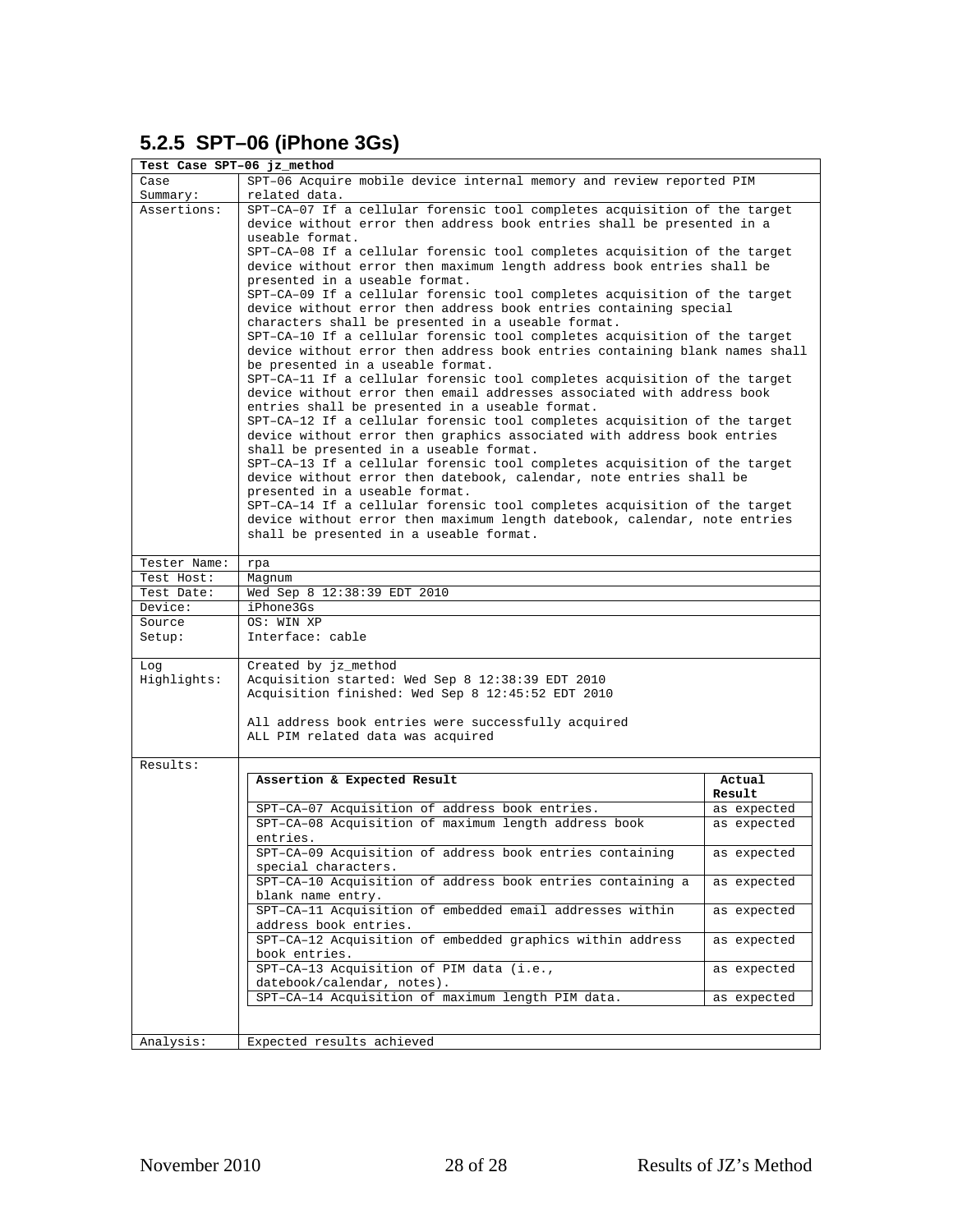#### <span id="page-22-0"></span>**5.2.6 SPT–07 (iPhone 3Gs)**

| Test Case SPT-07 jz method |                                                                             |               |  |
|----------------------------|-----------------------------------------------------------------------------|---------------|--|
| Case                       | SPT-07 Acquire mobile device internal memory and review reported call logs. |               |  |
| Summary:                   |                                                                             |               |  |
| Assertions:                | SPT-CA-15 If a cellular forensic tool completes acquisition of the target   |               |  |
|                            | device without error then call logs (incoming/outgoing/missed) shall be     |               |  |
|                            | presented in a useable format.                                              |               |  |
|                            | SPT-CA-16 If a cellular forensic tool completes acquisition of the target   |               |  |
|                            | device without error then the corresponding date/time stamps and the        |               |  |
|                            | duration of the call for call logs shall be presented in a useable format.  |               |  |
| Tester Name:               | rpa                                                                         |               |  |
| Test Host:                 | Magnum                                                                      |               |  |
| Test Date:                 | Wed Sep 8 14:07:51 EDT 2010                                                 |               |  |
| Device:                    | iPhone3Gs                                                                   |               |  |
| Source                     | OS: WIN XP                                                                  |               |  |
| Setup:                     | Interface: cable                                                            |               |  |
| Log                        | Created by jz method                                                        |               |  |
| Highlights:                | Acquisition started: Wed Sep 8 14:07:51 EDT 2010                            |               |  |
|                            | Acquisition finished: Wed Sep 8 14:11:16 EDT 2010                           |               |  |
|                            |                                                                             |               |  |
|                            | All Call Logs (incoming, outgoing, missed) were acquired                    |               |  |
|                            | All Call Log date/time stamps data were correctly reported                  |               |  |
| Results:                   |                                                                             |               |  |
|                            | Assertion & Expected Result                                                 | Actual Result |  |
|                            | SPT-CA-15 Acquisition of call logs.                                         | as expected   |  |
|                            | SPT-CA-16 Acquisition of call log date/time stamps.                         | as expected   |  |
|                            |                                                                             |               |  |
| Analysis:                  | Expected results achieved                                                   |               |  |
|                            |                                                                             |               |  |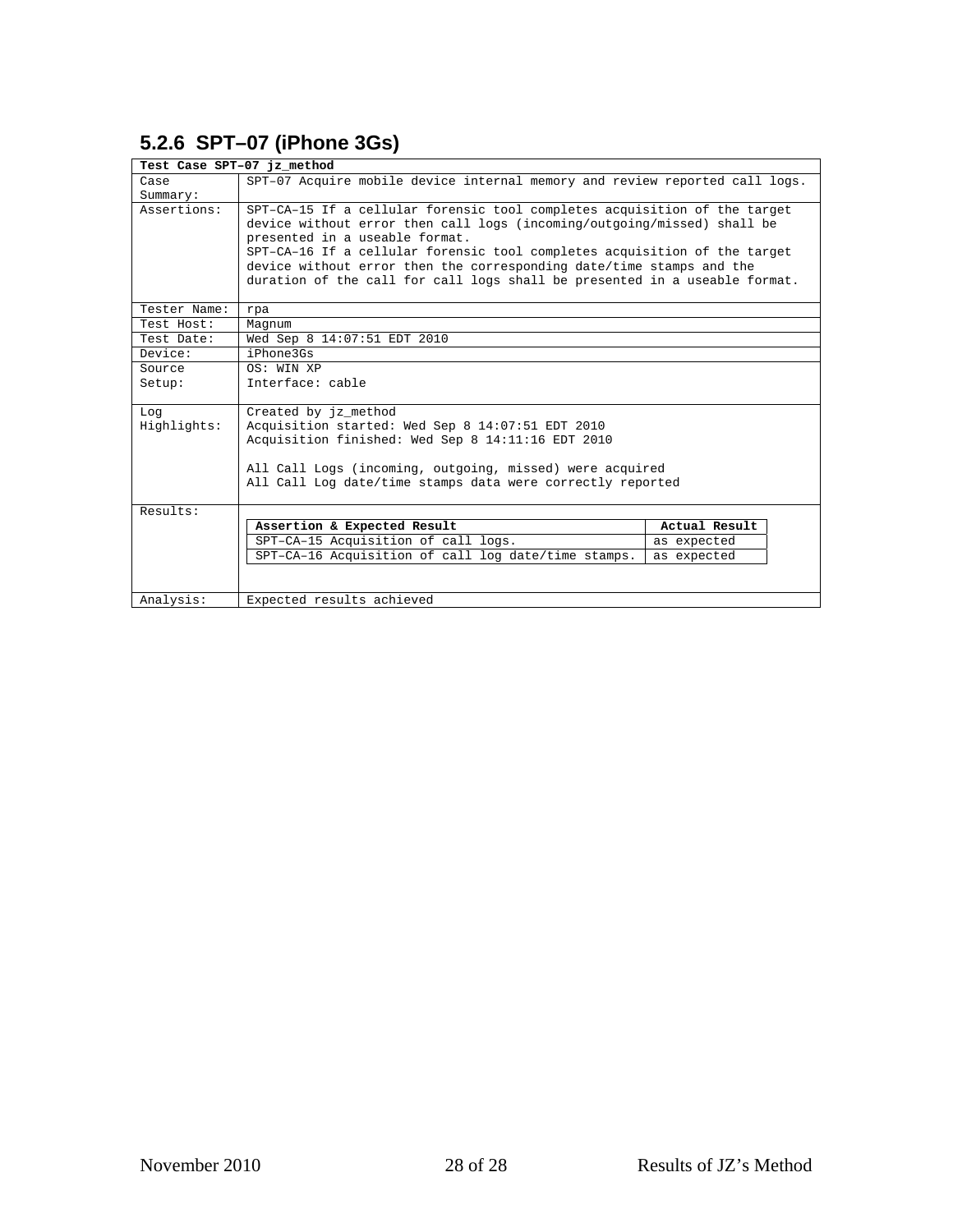#### <span id="page-23-0"></span>**5.2.7 SPT–08 (iPhone 3Gs)**

| Test Case SPT-08 jz_method |                                                                                                                                                                                                                                                                                                                                                                                                                                                                                                                                                                                                                                                                                                                                                                                                                                                 |                  |  |
|----------------------------|-------------------------------------------------------------------------------------------------------------------------------------------------------------------------------------------------------------------------------------------------------------------------------------------------------------------------------------------------------------------------------------------------------------------------------------------------------------------------------------------------------------------------------------------------------------------------------------------------------------------------------------------------------------------------------------------------------------------------------------------------------------------------------------------------------------------------------------------------|------------------|--|
| Case                       | SPT-08 Acquire mobile device internal memory and review reported text                                                                                                                                                                                                                                                                                                                                                                                                                                                                                                                                                                                                                                                                                                                                                                           |                  |  |
| Summary:                   | messages.                                                                                                                                                                                                                                                                                                                                                                                                                                                                                                                                                                                                                                                                                                                                                                                                                                       |                  |  |
| Assertions:                | SPT-CA-17 If a cellular forensic tool completes acquisition of the target<br>device without error then ASCII text messages (i.e., SMS, EMS) shall be<br>presented in a useable format.<br>SPT-CA-18 If a cellular forensic tool completes acquisition of the target<br>device without error then the corresponding date/time stamps for text<br>messages shall be presented in a useable format.<br>SPT-CA-19 If a cellular forensic tool completes acquisition of the target<br>device without error then the corresponding status (i.e., read, unread) for<br>text messages shall be presented in a useable format.<br>SPT-CA-20 If a cellular forensic tool completes acquisition of the target<br>device without error then the corresponding sender / recipient phone<br>numbers for text messages shall be presented in a useable format. |                  |  |
| Tester Name:               | rpa                                                                                                                                                                                                                                                                                                                                                                                                                                                                                                                                                                                                                                                                                                                                                                                                                                             |                  |  |
| Test Host:                 | Magnum                                                                                                                                                                                                                                                                                                                                                                                                                                                                                                                                                                                                                                                                                                                                                                                                                                          |                  |  |
| Test Date:                 | Wed Sep 8 14:16:06 EDT 2010                                                                                                                                                                                                                                                                                                                                                                                                                                                                                                                                                                                                                                                                                                                                                                                                                     |                  |  |
| Device:                    | iPhone3Gs                                                                                                                                                                                                                                                                                                                                                                                                                                                                                                                                                                                                                                                                                                                                                                                                                                       |                  |  |
| Source                     | OS: WIN XP                                                                                                                                                                                                                                                                                                                                                                                                                                                                                                                                                                                                                                                                                                                                                                                                                                      |                  |  |
| Setup:                     | Interface: cable                                                                                                                                                                                                                                                                                                                                                                                                                                                                                                                                                                                                                                                                                                                                                                                                                                |                  |  |
| Log<br>Highlights:         | Created by jz_method<br>Acquisition started: Wed Sep 8 14:16:06 EDT 2010<br>Acquisition finished: Wed Sep 8 14:22:50 EDT 2010<br>ALL text messages (SMS, EMS) were acquired<br>Correct date/time stamps were reported for all text messages<br>Correct status flags were reported for all text messages<br>Sender and Recipient phone numbers associated with text messages were<br>correctly reported                                                                                                                                                                                                                                                                                                                                                                                                                                          |                  |  |
| Results:                   |                                                                                                                                                                                                                                                                                                                                                                                                                                                                                                                                                                                                                                                                                                                                                                                                                                                 |                  |  |
|                            | Assertion & Expected Result                                                                                                                                                                                                                                                                                                                                                                                                                                                                                                                                                                                                                                                                                                                                                                                                                     | Actual<br>Result |  |
|                            | SPT-CA-17 Acquisition of text messages.                                                                                                                                                                                                                                                                                                                                                                                                                                                                                                                                                                                                                                                                                                                                                                                                         | as expected      |  |
|                            | SPT-CA-18 Acquisition of text message date/time stamps.                                                                                                                                                                                                                                                                                                                                                                                                                                                                                                                                                                                                                                                                                                                                                                                         | as expected      |  |
|                            | SPT-CA-19 Acquisition of text message status flags.                                                                                                                                                                                                                                                                                                                                                                                                                                                                                                                                                                                                                                                                                                                                                                                             | as expected      |  |
|                            | SPT-CA-20 Acquisition of sender/recipient phone number                                                                                                                                                                                                                                                                                                                                                                                                                                                                                                                                                                                                                                                                                                                                                                                          | as expected      |  |
|                            | associated with text messages.                                                                                                                                                                                                                                                                                                                                                                                                                                                                                                                                                                                                                                                                                                                                                                                                                  |                  |  |
|                            |                                                                                                                                                                                                                                                                                                                                                                                                                                                                                                                                                                                                                                                                                                                                                                                                                                                 |                  |  |
| Analysis:                  | Expected results achieved                                                                                                                                                                                                                                                                                                                                                                                                                                                                                                                                                                                                                                                                                                                                                                                                                       |                  |  |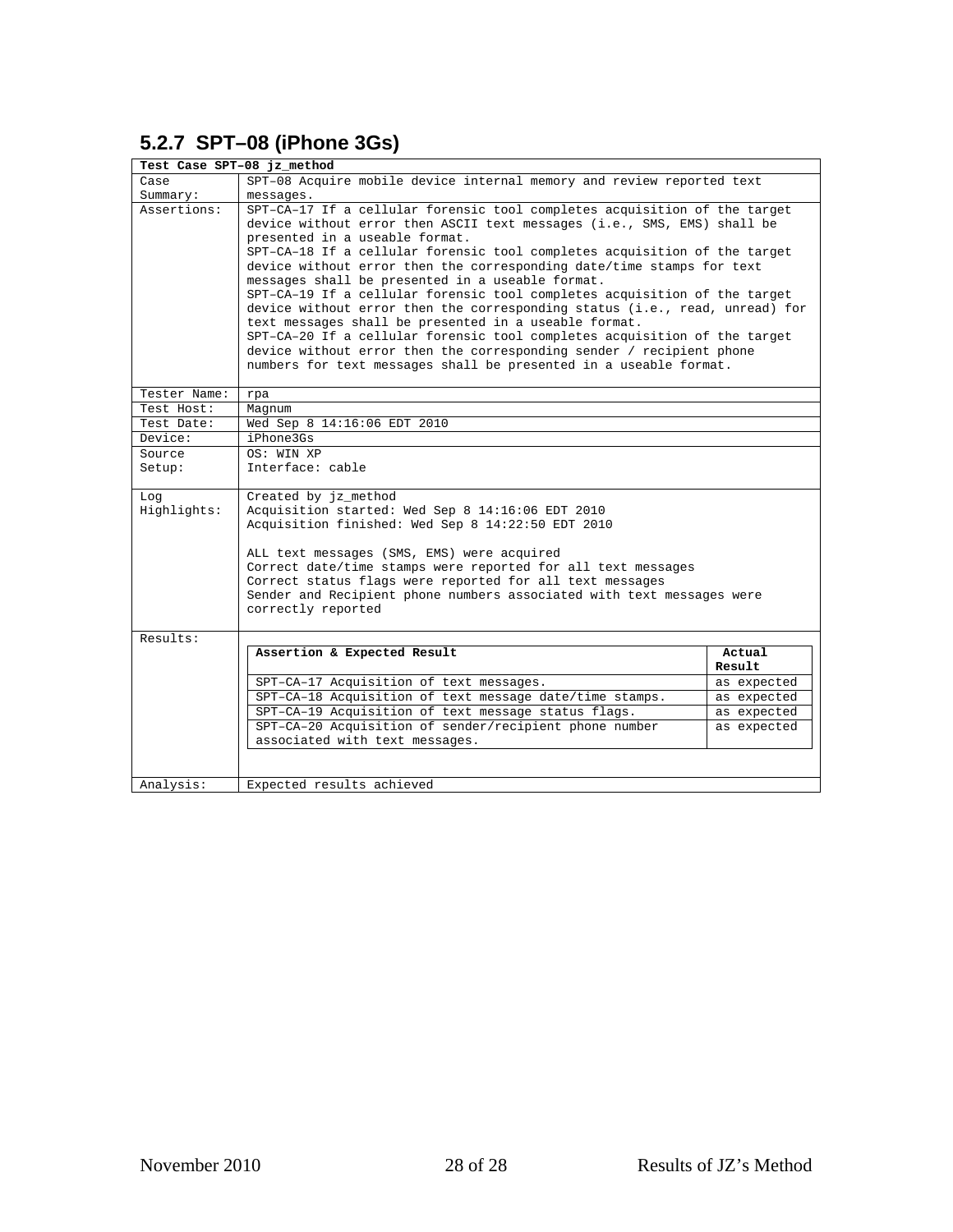#### <span id="page-24-0"></span>**5.2.8 SPT–09 (iPhone 3Gs)**

| Test Case SPT-09 jz method |                                                                                                                                                                                                                                                                                                                                                                                                                                                                                                                                                                           |                  |
|----------------------------|---------------------------------------------------------------------------------------------------------------------------------------------------------------------------------------------------------------------------------------------------------------------------------------------------------------------------------------------------------------------------------------------------------------------------------------------------------------------------------------------------------------------------------------------------------------------------|------------------|
| Case                       | SPT-09 Acquire mobile device internal memory and review reported MMS multi-                                                                                                                                                                                                                                                                                                                                                                                                                                                                                               |                  |
| Summary:                   | media related data (i.e., text, audio, graphics, video).                                                                                                                                                                                                                                                                                                                                                                                                                                                                                                                  |                  |
| Assertions:                | SPT-CA-21 If a cellular forensic tool completes acquisition of the target<br>device without error then MMS messages and associated audio shall be<br>presented in a useable format.<br>SPT-CA-22 If a cellular forensic tool completes acquisition of the target<br>device without error then MMS messages and associated graphic files shall<br>be presented in a useable format.<br>SPT-CA-23 If a cellular forensic tool completes acquisition of the target<br>device without error then MMS messages and associated video shall be<br>presented in a useable format. |                  |
| Tester Name:               | rpa                                                                                                                                                                                                                                                                                                                                                                                                                                                                                                                                                                       |                  |
| Test Host:                 | Magnum                                                                                                                                                                                                                                                                                                                                                                                                                                                                                                                                                                    |                  |
| Test Date:                 | Wed Sep 8 14:23:28 EDT 2010                                                                                                                                                                                                                                                                                                                                                                                                                                                                                                                                               |                  |
| Device:                    | iPhone3Gs                                                                                                                                                                                                                                                                                                                                                                                                                                                                                                                                                                 |                  |
| Source                     | OS: WIN XP                                                                                                                                                                                                                                                                                                                                                                                                                                                                                                                                                                |                  |
| Setup:                     | Interface: cable                                                                                                                                                                                                                                                                                                                                                                                                                                                                                                                                                          |                  |
| Log<br>Highlights:         | Created by jz_method<br>Acquisition started: Wed Sep 8 14:23:28 EDT 2010<br>Acquisition finished: Wed Sep 8 14:25:42 EDT 2010                                                                                                                                                                                                                                                                                                                                                                                                                                             |                  |
|                            |                                                                                                                                                                                                                                                                                                                                                                                                                                                                                                                                                                           |                  |
|                            | ALL MMS messages (Audio, Image, Video) were acquired                                                                                                                                                                                                                                                                                                                                                                                                                                                                                                                      |                  |
| Results:                   |                                                                                                                                                                                                                                                                                                                                                                                                                                                                                                                                                                           |                  |
|                            | Assertion & Expected Result                                                                                                                                                                                                                                                                                                                                                                                                                                                                                                                                               | Actual<br>Result |
|                            | SPT-CA-21 Acquisition of audio MMS messages.                                                                                                                                                                                                                                                                                                                                                                                                                                                                                                                              | as expected      |
|                            | SPT-CA-22 Acquisition of graphic data image MMS<br>messages.                                                                                                                                                                                                                                                                                                                                                                                                                                                                                                              | as expected      |
|                            | SPT-CA-23 Acquisition of video MMS messages.                                                                                                                                                                                                                                                                                                                                                                                                                                                                                                                              | as expected      |
|                            |                                                                                                                                                                                                                                                                                                                                                                                                                                                                                                                                                                           |                  |
| Analysis:                  | Expected results achieved                                                                                                                                                                                                                                                                                                                                                                                                                                                                                                                                                 |                  |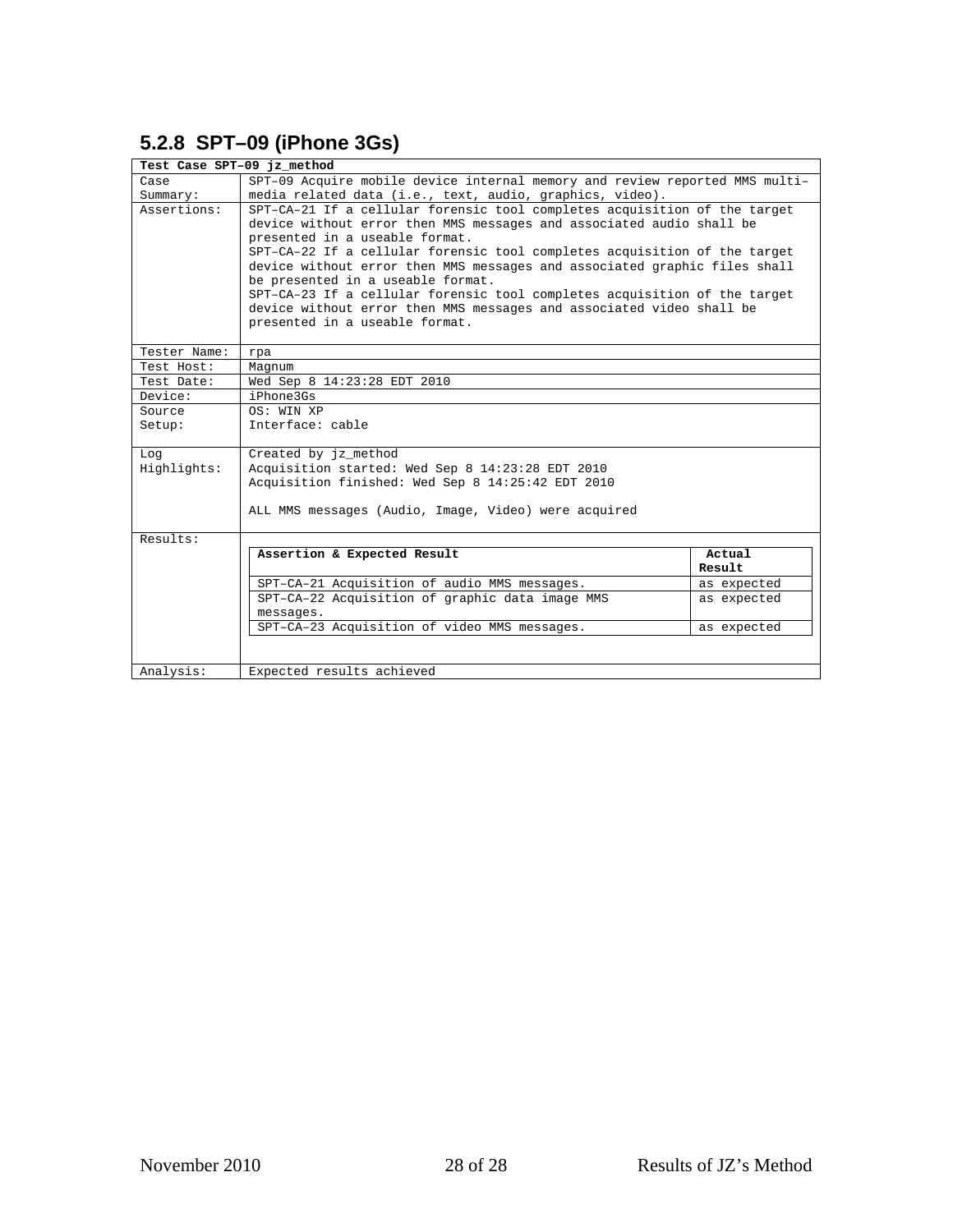#### <span id="page-25-0"></span>**5.2.9 SPT–10 (iPhone 3Gs)**

| Test Case SPT-10 jz method |                                                                                                                                                                                                                                                                                                                                                                                                                                                                                                                                                                                                                                                                                                                                                                        |               |  |
|----------------------------|------------------------------------------------------------------------------------------------------------------------------------------------------------------------------------------------------------------------------------------------------------------------------------------------------------------------------------------------------------------------------------------------------------------------------------------------------------------------------------------------------------------------------------------------------------------------------------------------------------------------------------------------------------------------------------------------------------------------------------------------------------------------|---------------|--|
| Case                       | SPT-10 Acquire mobile device internal memory and review reported stand-                                                                                                                                                                                                                                                                                                                                                                                                                                                                                                                                                                                                                                                                                                |               |  |
| Summary:                   | alone multi-media data (i.e., audio, graphics, video).                                                                                                                                                                                                                                                                                                                                                                                                                                                                                                                                                                                                                                                                                                                 |               |  |
| Assertions:                | SPT-CA-24 If a cellular forensic tool completes acquisition of the target<br>device without error then stand-alone audio files shall be presented in a<br>useable format via either an internal application or suggested third-party<br>application.<br>SPT-CA-25 If a cellular forensic tool completes acquisition of the target<br>device without error then stand-alone graphic files shall be presented in a<br>useable format via either an internal application or suggested third-party<br>application.<br>SPT-CA-26 If a cellular forensic tool completes acquisition of the target<br>device without error then stand-alone video files shall be presented in a<br>useable format via either an internal application or suggested third-party<br>application. |               |  |
|                            |                                                                                                                                                                                                                                                                                                                                                                                                                                                                                                                                                                                                                                                                                                                                                                        |               |  |
| Tester                     | rpa                                                                                                                                                                                                                                                                                                                                                                                                                                                                                                                                                                                                                                                                                                                                                                    |               |  |
| Name:                      |                                                                                                                                                                                                                                                                                                                                                                                                                                                                                                                                                                                                                                                                                                                                                                        |               |  |
| Test Host:                 | Magnum                                                                                                                                                                                                                                                                                                                                                                                                                                                                                                                                                                                                                                                                                                                                                                 |               |  |
| Test Date:                 | Thu Sep 9 07:47:56 EDT 2010                                                                                                                                                                                                                                                                                                                                                                                                                                                                                                                                                                                                                                                                                                                                            |               |  |
| Device:                    | iPhone3Gs                                                                                                                                                                                                                                                                                                                                                                                                                                                                                                                                                                                                                                                                                                                                                              |               |  |
| Source                     | OS: WIN XP                                                                                                                                                                                                                                                                                                                                                                                                                                                                                                                                                                                                                                                                                                                                                             |               |  |
| Setup:                     | Interface: cable                                                                                                                                                                                                                                                                                                                                                                                                                                                                                                                                                                                                                                                                                                                                                       |               |  |
| Log                        | Created by jz method                                                                                                                                                                                                                                                                                                                                                                                                                                                                                                                                                                                                                                                                                                                                                   |               |  |
| Highlights:                | Acquisition started: Thu Sep 9 07:47:56 EDT 2010                                                                                                                                                                                                                                                                                                                                                                                                                                                                                                                                                                                                                                                                                                                       |               |  |
|                            | Acquisition finished: Thu Sep 9 08:09:30 EDT 2010                                                                                                                                                                                                                                                                                                                                                                                                                                                                                                                                                                                                                                                                                                                      |               |  |
|                            | ALL stand-alone data files (Audio, Image, Video) were acquired                                                                                                                                                                                                                                                                                                                                                                                                                                                                                                                                                                                                                                                                                                         |               |  |
| Results:                   |                                                                                                                                                                                                                                                                                                                                                                                                                                                                                                                                                                                                                                                                                                                                                                        |               |  |
|                            | Assertion & Expected Result                                                                                                                                                                                                                                                                                                                                                                                                                                                                                                                                                                                                                                                                                                                                            | Actual Result |  |
|                            | SPT-CA-24 Acquisition of stand-alone audio files.                                                                                                                                                                                                                                                                                                                                                                                                                                                                                                                                                                                                                                                                                                                      | as expected   |  |
|                            | SPT-CA-25 Acquisition of stand-alone graphic files.                                                                                                                                                                                                                                                                                                                                                                                                                                                                                                                                                                                                                                                                                                                    | as expected   |  |
|                            | SPT-CA-26 Acquisition of stand-alone video files.                                                                                                                                                                                                                                                                                                                                                                                                                                                                                                                                                                                                                                                                                                                      | as expected   |  |
|                            |                                                                                                                                                                                                                                                                                                                                                                                                                                                                                                                                                                                                                                                                                                                                                                        |               |  |
|                            |                                                                                                                                                                                                                                                                                                                                                                                                                                                                                                                                                                                                                                                                                                                                                                        |               |  |
| Analysis:                  | Expected results achieved                                                                                                                                                                                                                                                                                                                                                                                                                                                                                                                                                                                                                                                                                                                                              |               |  |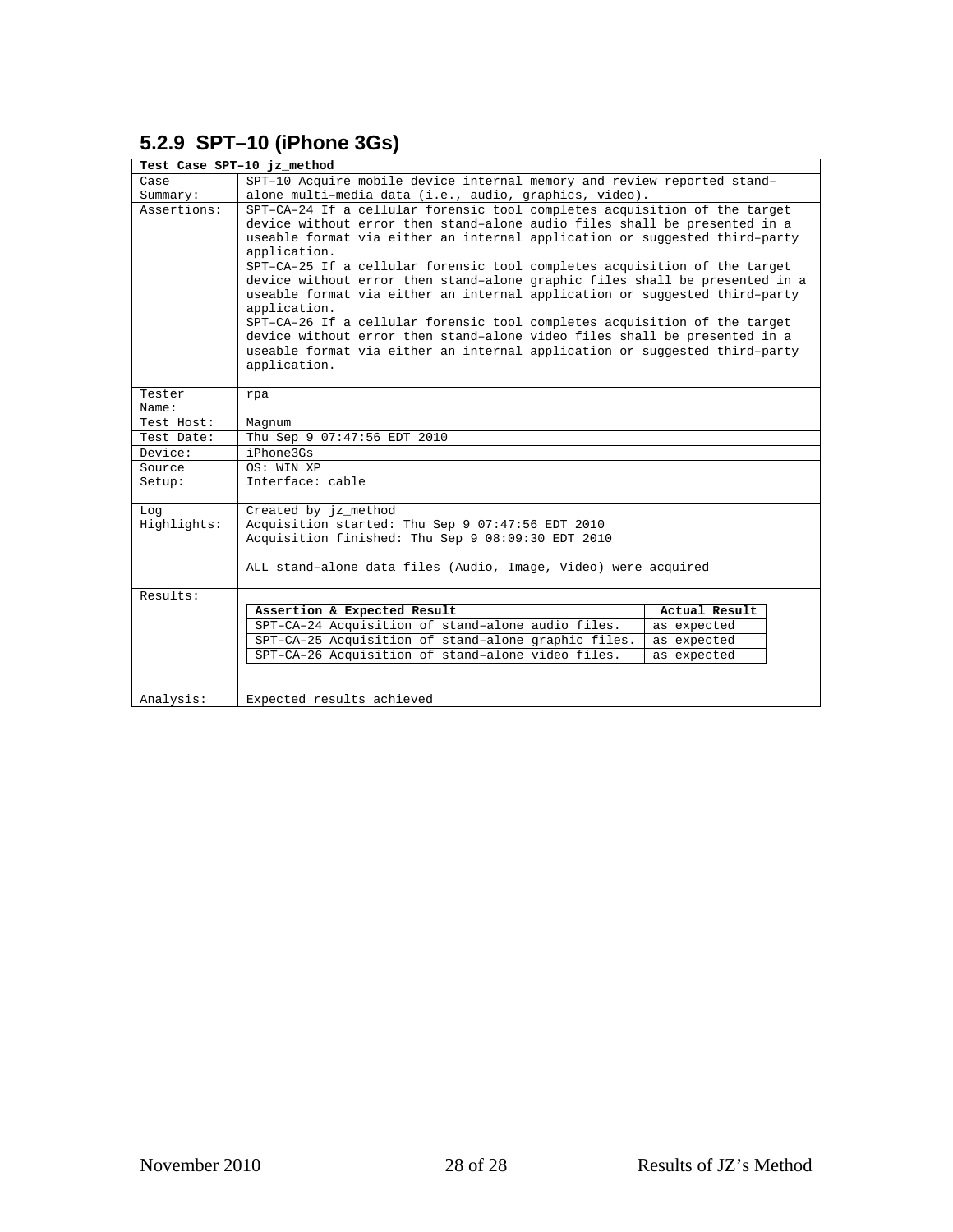### <span id="page-26-0"></span>**5.2.10 SPT–11 (iPhone 3Gs)**

| Test Case SPT-11 jz method |                                                                                                                                                                                                                               |  |  |
|----------------------------|-------------------------------------------------------------------------------------------------------------------------------------------------------------------------------------------------------------------------------|--|--|
| Case                       | SPT-11 Acquire mobile device internal memory and review application related                                                                                                                                                   |  |  |
| Summary:                   | data (i.e., word documents, spreadsheet, presentation documents).                                                                                                                                                             |  |  |
| Assertions:                | SPT-CA-27 If a cellular forensic tool completes acquisition of the target<br>device without error then device specific application related data shall be<br>acquired and presented in a useable format via either an internal |  |  |
|                            | application or suggested third-party application.                                                                                                                                                                             |  |  |
| Tester<br>Name:            | rpa                                                                                                                                                                                                                           |  |  |
| Test Host:                 | Magnum                                                                                                                                                                                                                        |  |  |
| Test Date:                 | Thu Sep 9 08:11:19 EDT 2010                                                                                                                                                                                                   |  |  |
| Device:                    | iPhone3Gs                                                                                                                                                                                                                     |  |  |
| Source                     | OS: WIN XP                                                                                                                                                                                                                    |  |  |
| Setup:                     | Interface: cable                                                                                                                                                                                                              |  |  |
| Log                        | Created by jz method                                                                                                                                                                                                          |  |  |
| Highlights:                | Acquisition started: Thu Sep 9 08:11:19 EDT 2010                                                                                                                                                                              |  |  |
|                            | Acquisition finished: Fri Sep 10 14:54:45 EDT 2010                                                                                                                                                                            |  |  |
|                            | Partial Application data was acquired                                                                                                                                                                                         |  |  |
|                            | Notes:                                                                                                                                                                                                                        |  |  |
|                            | Partial data (i.e., filename) was recovered. Application data was pushed                                                                                                                                                      |  |  |
|                            | onto the device an email attachment. For data types that the iphone does                                                                                                                                                      |  |  |
|                            | not natively support the attachments are opened with via Safari and not                                                                                                                                                       |  |  |
|                            | saved to flash memory.                                                                                                                                                                                                        |  |  |
| Results:                   |                                                                                                                                                                                                                               |  |  |
|                            | Assertion & Expected Result<br>Actual Result                                                                                                                                                                                  |  |  |
|                            | SPT-CA-27 Acquisition of application related data.<br>as expected                                                                                                                                                             |  |  |
|                            |                                                                                                                                                                                                                               |  |  |
| Analysis:                  | Expected results achieved                                                                                                                                                                                                     |  |  |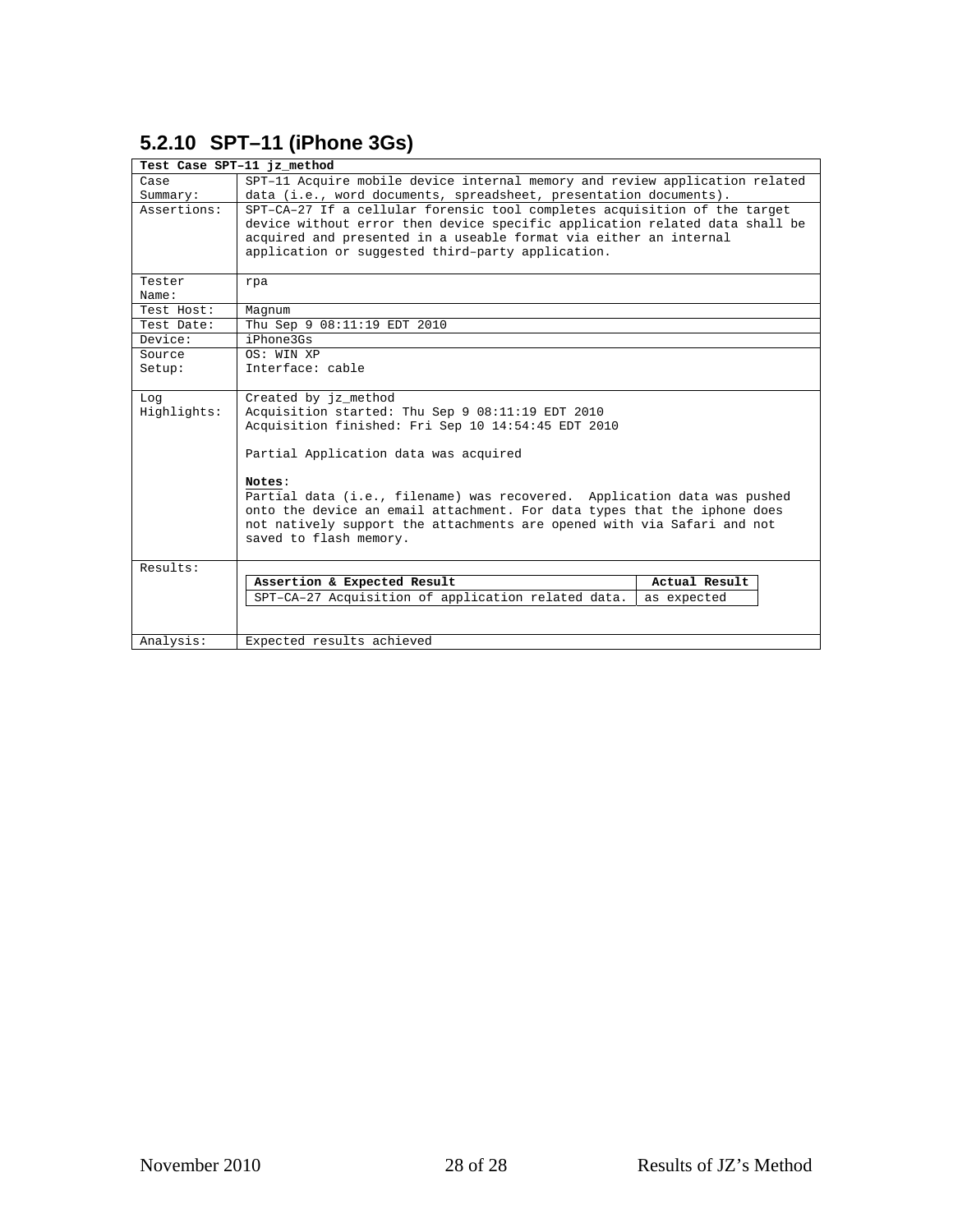## <span id="page-27-0"></span>**5.2.11 SPT–12 (iPhone 3Gs)**

| Test Case SPT-12 jz method |                                                                                                                                                                                                                                               |               |  |
|----------------------------|-----------------------------------------------------------------------------------------------------------------------------------------------------------------------------------------------------------------------------------------------|---------------|--|
| Case                       | SPT-12 Acquire mobile device internal memory and review Internet related                                                                                                                                                                      |               |  |
| Summary:                   | data (i.e., bookmarks, visited sites.                                                                                                                                                                                                         |               |  |
| Assertions:                | SPT-CA-28 If a cellular forensic tool completes acquisition of the target<br>device without error then Internet related data (i.e., bookmarks, visited<br>sites) cached to the device shall be acquired and presented in a useable<br>format. |               |  |
| Tester Name:               | rpa                                                                                                                                                                                                                                           |               |  |
| Test Host:                 | Magnum                                                                                                                                                                                                                                        |               |  |
| Test Date:                 | Mon Sep 13 10:01:23 EDT 2010                                                                                                                                                                                                                  |               |  |
| Device:                    | iPhone3Gs                                                                                                                                                                                                                                     |               |  |
| Source                     | OS: WIN XP                                                                                                                                                                                                                                    |               |  |
| Setup:                     | Interface: cable                                                                                                                                                                                                                              |               |  |
| Log                        | Created by jz_method                                                                                                                                                                                                                          |               |  |
| Highlights:                | Acquisition started: Mon Sep 13 10:01:23 EDT 2010                                                                                                                                                                                             |               |  |
|                            | Acquisition finished: Mon Sep 13 10:29:04 EDT 2010                                                                                                                                                                                            |               |  |
|                            | All Internet related data was acquired                                                                                                                                                                                                        |               |  |
| Results:                   |                                                                                                                                                                                                                                               |               |  |
|                            | Assertion & Expected Result                                                                                                                                                                                                                   | Actual Result |  |
|                            | SPT-CA-28 Acquisition of Internet related data.                                                                                                                                                                                               | as expected   |  |
|                            |                                                                                                                                                                                                                                               |               |  |
| Analysis:                  | Expected results achieved                                                                                                                                                                                                                     |               |  |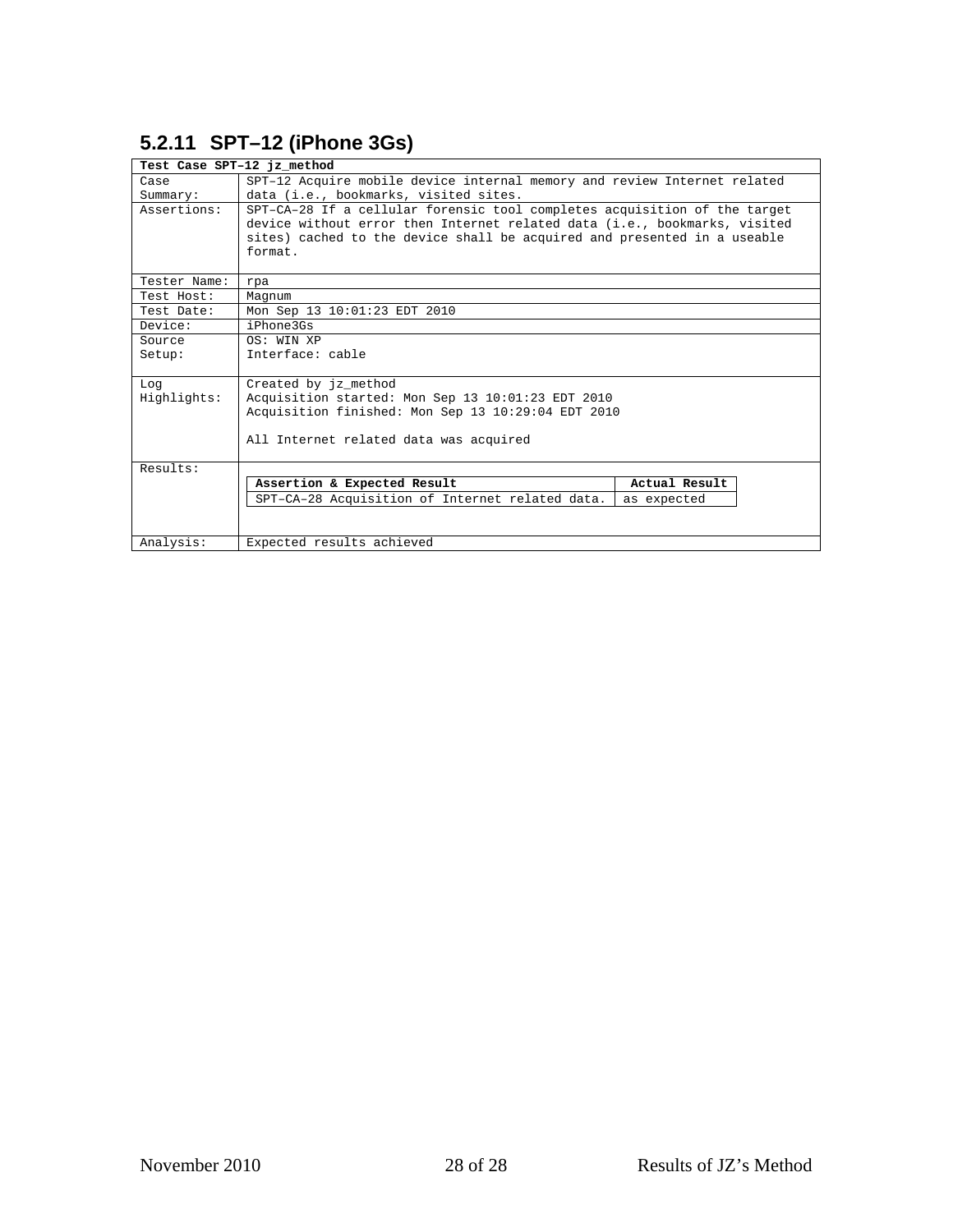## <span id="page-28-0"></span>**5.2.12 SPT–13 (iPhone 3Gs)**

| Test Case SPT-13 jz method |                                                                                                                                                                                                                                                                                                                                                                                                                                                                                                                                                                                                                                                          |               |
|----------------------------|----------------------------------------------------------------------------------------------------------------------------------------------------------------------------------------------------------------------------------------------------------------------------------------------------------------------------------------------------------------------------------------------------------------------------------------------------------------------------------------------------------------------------------------------------------------------------------------------------------------------------------------------------------|---------------|
| Case                       | SPT-13 Acquire mobile device internal memory by selecting a combination of                                                                                                                                                                                                                                                                                                                                                                                                                                                                                                                                                                               |               |
| Summary:                   | supported data elements.                                                                                                                                                                                                                                                                                                                                                                                                                                                                                                                                                                                                                                 |               |
| Assertions:                | SPT-CA-29 If a cellular forensic tool provides the user with an "Acquire<br>All" device data objects acquisition option then the tool shall complete<br>the acquisition of all data objects without error.<br>SPT-CA-30 If a cellular forensic tool provides the user with an "Select<br>All" individual device data objects then the tool shall complete the<br>acquisition of all individually selected data objects without error.<br>SPT-CA-31 If a cellular forensic tool provides the user with the ability to<br>"Select Individual" device data objects for acquisition then the tool shall<br>acquire each exclusive data object without error. |               |
| Tester Name:               | rpa                                                                                                                                                                                                                                                                                                                                                                                                                                                                                                                                                                                                                                                      |               |
| Test Host:                 | Magnum                                                                                                                                                                                                                                                                                                                                                                                                                                                                                                                                                                                                                                                   |               |
| Test Date:                 | Fri Sep 10 15:05:32 EDT 2010                                                                                                                                                                                                                                                                                                                                                                                                                                                                                                                                                                                                                             |               |
| Device:                    | iPhone3Gs                                                                                                                                                                                                                                                                                                                                                                                                                                                                                                                                                                                                                                                |               |
| Source                     | OS: WIN XP                                                                                                                                                                                                                                                                                                                                                                                                                                                                                                                                                                                                                                               |               |
| Setup:                     | Interface: cable                                                                                                                                                                                                                                                                                                                                                                                                                                                                                                                                                                                                                                         |               |
| Log                        | Created by jz_method                                                                                                                                                                                                                                                                                                                                                                                                                                                                                                                                                                                                                                     |               |
| Highlights:                | Acquisition started: Fri Sep 10 15:05:32 EDT 2010                                                                                                                                                                                                                                                                                                                                                                                                                                                                                                                                                                                                        |               |
|                            | Acquisition finished: Fri Sep 10 15:06:13 EDT 2010                                                                                                                                                                                                                                                                                                                                                                                                                                                                                                                                                                                                       |               |
|                            | Acquire All acquisition was successful                                                                                                                                                                                                                                                                                                                                                                                                                                                                                                                                                                                                                   |               |
| Results:                   |                                                                                                                                                                                                                                                                                                                                                                                                                                                                                                                                                                                                                                                          |               |
|                            | Assertion & Expected Result                                                                                                                                                                                                                                                                                                                                                                                                                                                                                                                                                                                                                              | Actual Result |
|                            | SPT-CA-29 Acquire-All data objects acquisition.                                                                                                                                                                                                                                                                                                                                                                                                                                                                                                                                                                                                          | as expected   |
|                            | SPT-CA-30 Select-All data objects acquisition.                                                                                                                                                                                                                                                                                                                                                                                                                                                                                                                                                                                                           | as expected   |
|                            | SPT-CA-31 Select-Individual data objects acquisition.                                                                                                                                                                                                                                                                                                                                                                                                                                                                                                                                                                                                    | as expected   |
|                            |                                                                                                                                                                                                                                                                                                                                                                                                                                                                                                                                                                                                                                                          |               |
| Analysis:                  | Expected results achieved                                                                                                                                                                                                                                                                                                                                                                                                                                                                                                                                                                                                                                |               |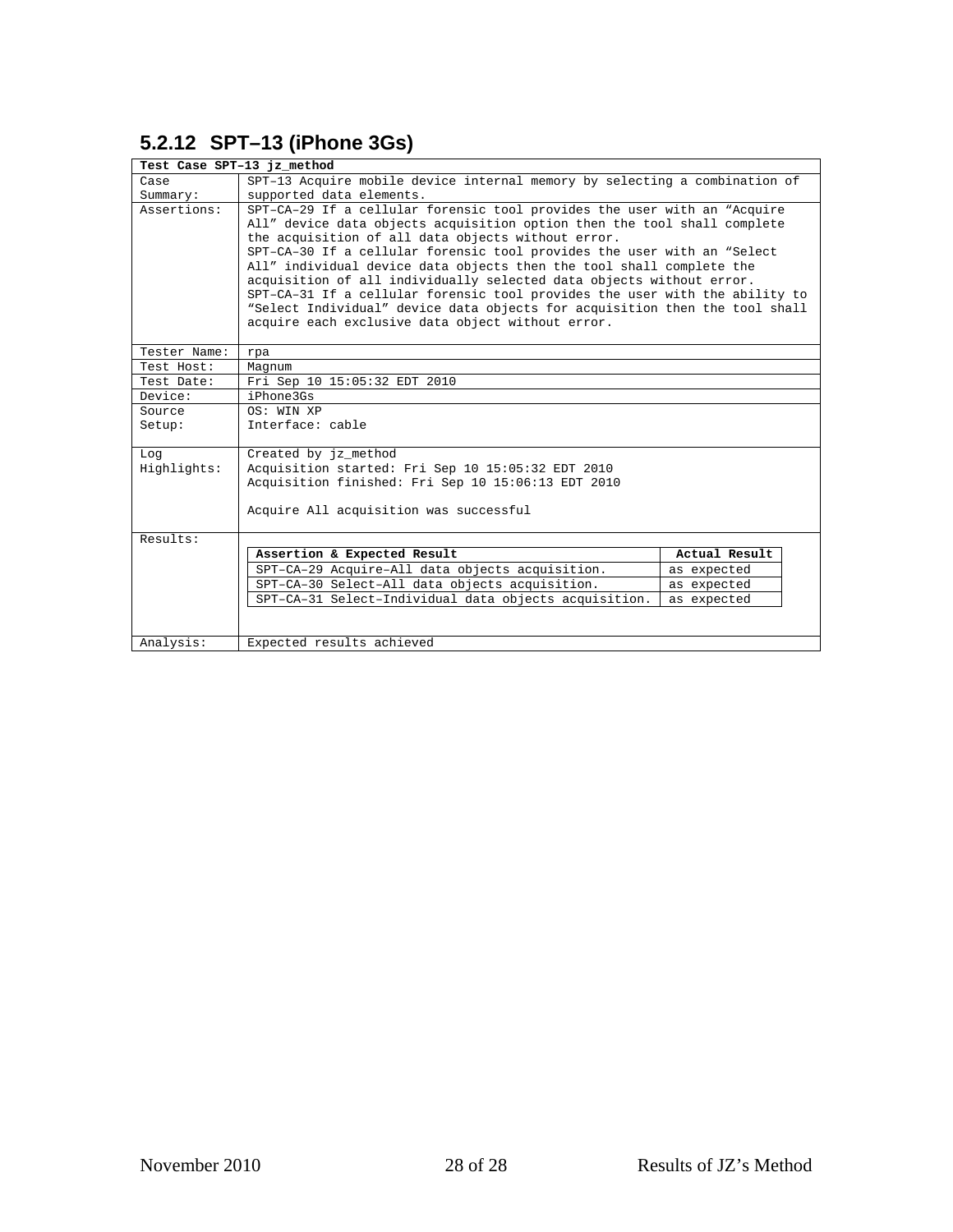## <span id="page-29-0"></span>**5.2.13 SPT–32 (iPhone 3Gs)**

| Test Case SPT-32 jz_method |                                                                                                                                                                                                                                                                                                                                                                                                                                                                                                                                                                                                                                                                                                                                                                                                                                                                                                                                                                                                                                                                                                                                                                                     |             |  |
|----------------------------|-------------------------------------------------------------------------------------------------------------------------------------------------------------------------------------------------------------------------------------------------------------------------------------------------------------------------------------------------------------------------------------------------------------------------------------------------------------------------------------------------------------------------------------------------------------------------------------------------------------------------------------------------------------------------------------------------------------------------------------------------------------------------------------------------------------------------------------------------------------------------------------------------------------------------------------------------------------------------------------------------------------------------------------------------------------------------------------------------------------------------------------------------------------------------------------|-------------|--|
| Case<br>Summary:           | SPT-32 Perform a physical acquisition and review reports for recoverable<br>deleted data.                                                                                                                                                                                                                                                                                                                                                                                                                                                                                                                                                                                                                                                                                                                                                                                                                                                                                                                                                                                                                                                                                           |             |  |
| Assertions:                | SPT-A0-32 If the cellular forensic tool supports the interpretation of<br>address book entries present on the target device then the tool shall<br>report recoverable active and deleted data or address book data remnants in<br>a useable format.                                                                                                                                                                                                                                                                                                                                                                                                                                                                                                                                                                                                                                                                                                                                                                                                                                                                                                                                 |             |  |
|                            | SPT-AO-33 If the cellular forensic tool supports the interpretation of<br>calendar, tasks, or notes present on the target device then the tool shall<br>report recoverable active and deleted calendar, tasks, or note data                                                                                                                                                                                                                                                                                                                                                                                                                                                                                                                                                                                                                                                                                                                                                                                                                                                                                                                                                         |             |  |
|                            | remnants in a useable format.<br>SPT-AO-34 If the cellular forensic tool supports the interpretation of call<br>logs present on the target device then the tool shall report recoverable<br>active and deleted call or call log data remnants in a useable format.<br>SPT-AO-35 If the cellular forensic tool supports the interpretation of SMS<br>messages present on the target device then the tool shall report<br>recoverable active and deleted SMS messages or SMS message data remnants in<br>a useable format.<br>SPT-AO-36 If the cellular forensic tool supports the interpretation of EMS<br>messages present on the target device then the tool shall report<br>recoverable active and deleted EMS messages or EMS message data remnants in<br>a useable format.<br>SPT-AO-37 If the cellular forensic tool supports the interpretation of<br>audio files present on the target device then the tool shall report<br>recoverable active and deleted audio data or audio file data remnants in a<br>useable format.<br>SPT-AO-38 If the cellular forensic tool supports the interpretation of<br>graphic files present on the target device then the tool shall report |             |  |
|                            | recoverable active and deleted graphic file data or graphic file data<br>remnants in a useable format.<br>SPT-AO-39 If the cellular forensic tool supports the interpretation of<br>video files present on the target device then the tool shall report<br>recoverable active and deleted video file data or video file data remnants<br>in a useable format.                                                                                                                                                                                                                                                                                                                                                                                                                                                                                                                                                                                                                                                                                                                                                                                                                       |             |  |
| Tester<br>Name:            | rpa                                                                                                                                                                                                                                                                                                                                                                                                                                                                                                                                                                                                                                                                                                                                                                                                                                                                                                                                                                                                                                                                                                                                                                                 |             |  |
| Test Host:                 | Magnum                                                                                                                                                                                                                                                                                                                                                                                                                                                                                                                                                                                                                                                                                                                                                                                                                                                                                                                                                                                                                                                                                                                                                                              |             |  |
| Test Date:                 | Mon Sep 13 15:01:12 EDT 2010                                                                                                                                                                                                                                                                                                                                                                                                                                                                                                                                                                                                                                                                                                                                                                                                                                                                                                                                                                                                                                                                                                                                                        |             |  |
| Device:                    | iPhone3Gs                                                                                                                                                                                                                                                                                                                                                                                                                                                                                                                                                                                                                                                                                                                                                                                                                                                                                                                                                                                                                                                                                                                                                                           |             |  |
| Source                     | OS: WIN XP                                                                                                                                                                                                                                                                                                                                                                                                                                                                                                                                                                                                                                                                                                                                                                                                                                                                                                                                                                                                                                                                                                                                                                          |             |  |
| Setup:                     | Interface: cable                                                                                                                                                                                                                                                                                                                                                                                                                                                                                                                                                                                                                                                                                                                                                                                                                                                                                                                                                                                                                                                                                                                                                                    |             |  |
| Log<br>Highlights:         | Created by jz_method<br>Acquisition started: Mon Sep 13 15:01:12 EDT 2010<br>Acquisition finished: Mon Sep 13 15:07:39 EDT 2010                                                                                                                                                                                                                                                                                                                                                                                                                                                                                                                                                                                                                                                                                                                                                                                                                                                                                                                                                                                                                                                     |             |  |
|                            | Deleted address book entries were not recovered<br>Deleted PIM data was recovered<br>Deleted PIM data was not recovered<br>Deleted Call log data was recovered<br>Deleted Call log data was not recovered<br>Deleted text message data was recovered<br>Deleted audio data was recovered<br>Deleted graphic data was recovered<br>Deleted video data was recovered                                                                                                                                                                                                                                                                                                                                                                                                                                                                                                                                                                                                                                                                                                                                                                                                                  |             |  |
| Results:                   |                                                                                                                                                                                                                                                                                                                                                                                                                                                                                                                                                                                                                                                                                                                                                                                                                                                                                                                                                                                                                                                                                                                                                                                     | Actual      |  |
|                            | Assertion & Expected Result                                                                                                                                                                                                                                                                                                                                                                                                                                                                                                                                                                                                                                                                                                                                                                                                                                                                                                                                                                                                                                                                                                                                                         | Result      |  |
|                            | SPT-AO-32 Physical acquisition, recovery of deleted<br>address book entries.                                                                                                                                                                                                                                                                                                                                                                                                                                                                                                                                                                                                                                                                                                                                                                                                                                                                                                                                                                                                                                                                                                        | as expected |  |
|                            | SPT-AO-33 Physical acquisition, recovery of deleted PIM<br>data.                                                                                                                                                                                                                                                                                                                                                                                                                                                                                                                                                                                                                                                                                                                                                                                                                                                                                                                                                                                                                                                                                                                    | as expected |  |
|                            | SPT-AO-34 Physical acquisition, recovery of deleted call<br>logs.                                                                                                                                                                                                                                                                                                                                                                                                                                                                                                                                                                                                                                                                                                                                                                                                                                                                                                                                                                                                                                                                                                                   | as expected |  |
|                            | SPT-AO-35 Physical acquisition, recovery of deleted SMS                                                                                                                                                                                                                                                                                                                                                                                                                                                                                                                                                                                                                                                                                                                                                                                                                                                                                                                                                                                                                                                                                                                             | as expected |  |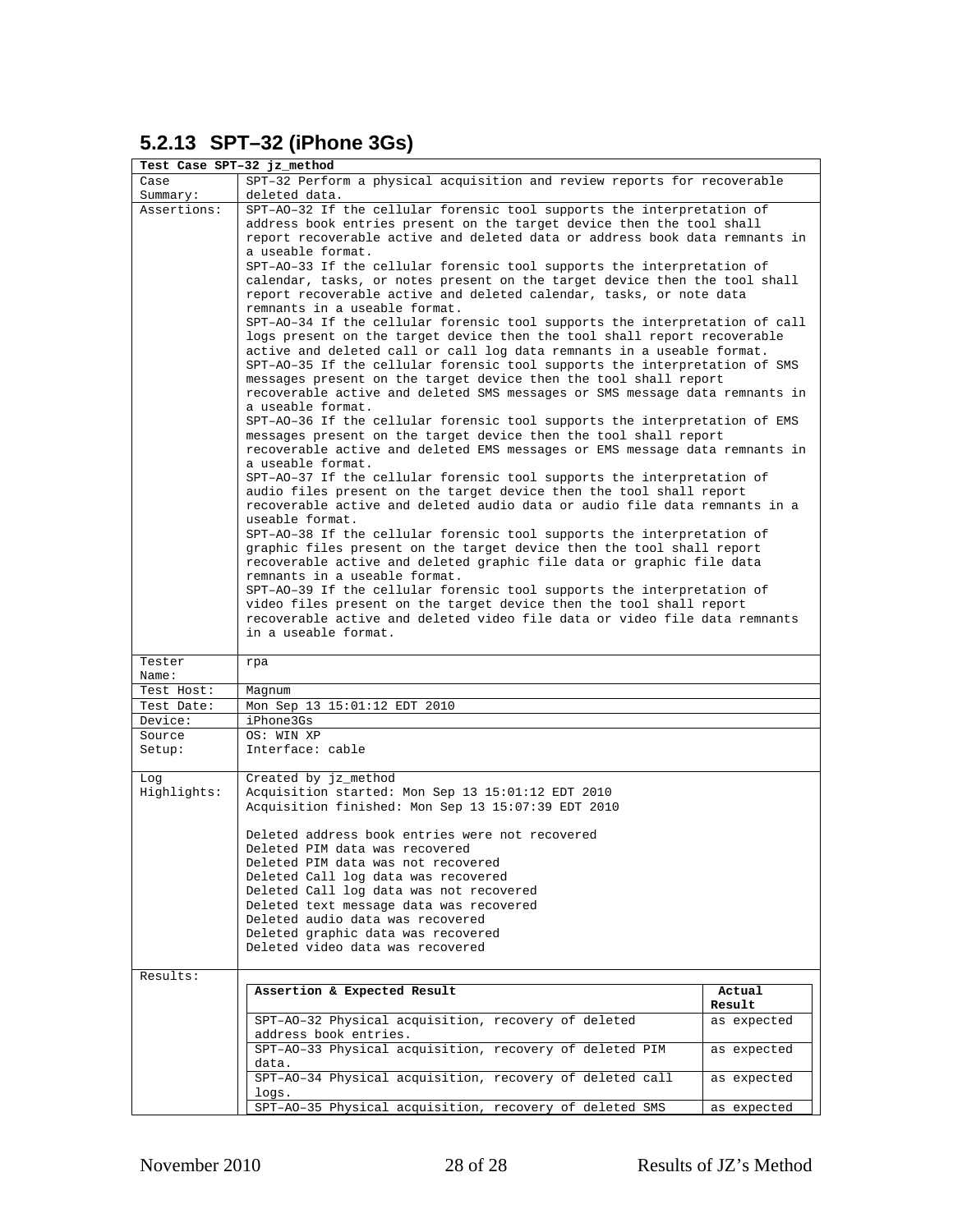| Test Case SPT-32 jz method |                                                            |             |
|----------------------------|------------------------------------------------------------|-------------|
|                            | messages.                                                  |             |
|                            | SPT-A0-36 Physical acquisition, recovery of deleted EMS    | as expected |
|                            | messages.                                                  |             |
|                            | SPT-A0-37 Physical acquisition, recovery of deleted stand- | as expected |
|                            | alone audio files.                                         |             |
|                            | SPT-AO-38 Physical acquisition, recovery of deleted        | as expected |
|                            | graphic files.                                             |             |
|                            | SPT-AO-39 Physical acquisition, recovery of deleted video  | as expected |
|                            | files.                                                     |             |
|                            |                                                            |             |
|                            |                                                            |             |
| Analysis:                  | Expected results achieved                                  |             |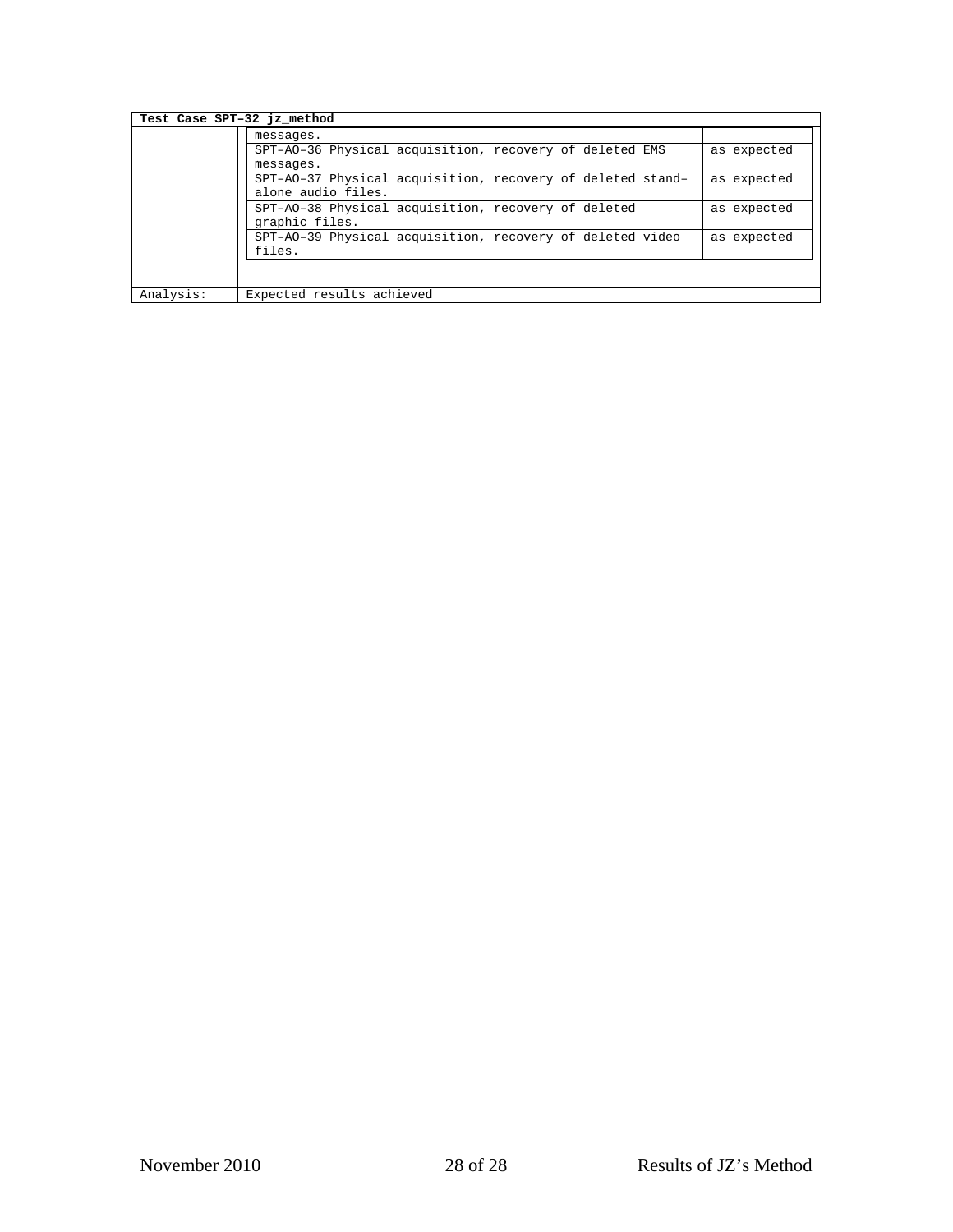## <span id="page-31-0"></span>**5.2.14 SPT–33 (iPhone 3Gs)**

| Test Case SPT-33 jz method |                                                                             |             |  |
|----------------------------|-----------------------------------------------------------------------------|-------------|--|
| Case                       | SPT-33 Acquire mobile device internal memory and review data containing     |             |  |
| Summary:                   | non-ASCII characters.                                                       |             |  |
| Assertions:                | SPT-AO-40 If the cellular forensic tool supports display of non-ASCII       |             |  |
|                            | characters then the application should present address book entries in      |             |  |
|                            | their native format.                                                        |             |  |
|                            | SPT-AO-41 If the cellular forensic tool supports proper display of non-     |             |  |
|                            | ASCII characters then the application should present text messages in their |             |  |
|                            | native format.                                                              |             |  |
| Tester Name:               |                                                                             |             |  |
| Test Host:                 | rpa                                                                         |             |  |
| Test Date:                 | Magnum<br>Mon Sep 13 10:45:37 EDT 2010                                      |             |  |
| Device:                    | iPhone3Gs                                                                   |             |  |
| Source                     | OS: WIN XP                                                                  |             |  |
| Setup:                     | Interface: cable                                                            |             |  |
|                            |                                                                             |             |  |
| Log                        | Created by jz method                                                        |             |  |
| Highlights:                | Acquisition started: Mon Sep 13 10:45:37 EDT 2010                           |             |  |
|                            | Acquisition finished: Mon Sep 13 10:52:21 EDT 2010                          |             |  |
|                            |                                                                             |             |  |
|                            | Non-ASCII Address book entries were acquired and properly displayed         |             |  |
|                            | Non-ASCII text messages were acquired and properly displayed                |             |  |
| Results:                   |                                                                             |             |  |
|                            | Assertion & Expected Result                                                 | Actual      |  |
|                            |                                                                             | Result      |  |
|                            | SPT-AO-40 Acquisition of non-ASCII address book                             |             |  |
|                            | entries/ADNs.                                                               | as expected |  |
|                            | SPT-AO-41 Acquisition of non-ASCII text messages.                           | as expected |  |
|                            |                                                                             |             |  |
|                            |                                                                             |             |  |
| Analysis:                  | Expected results achieved                                                   |             |  |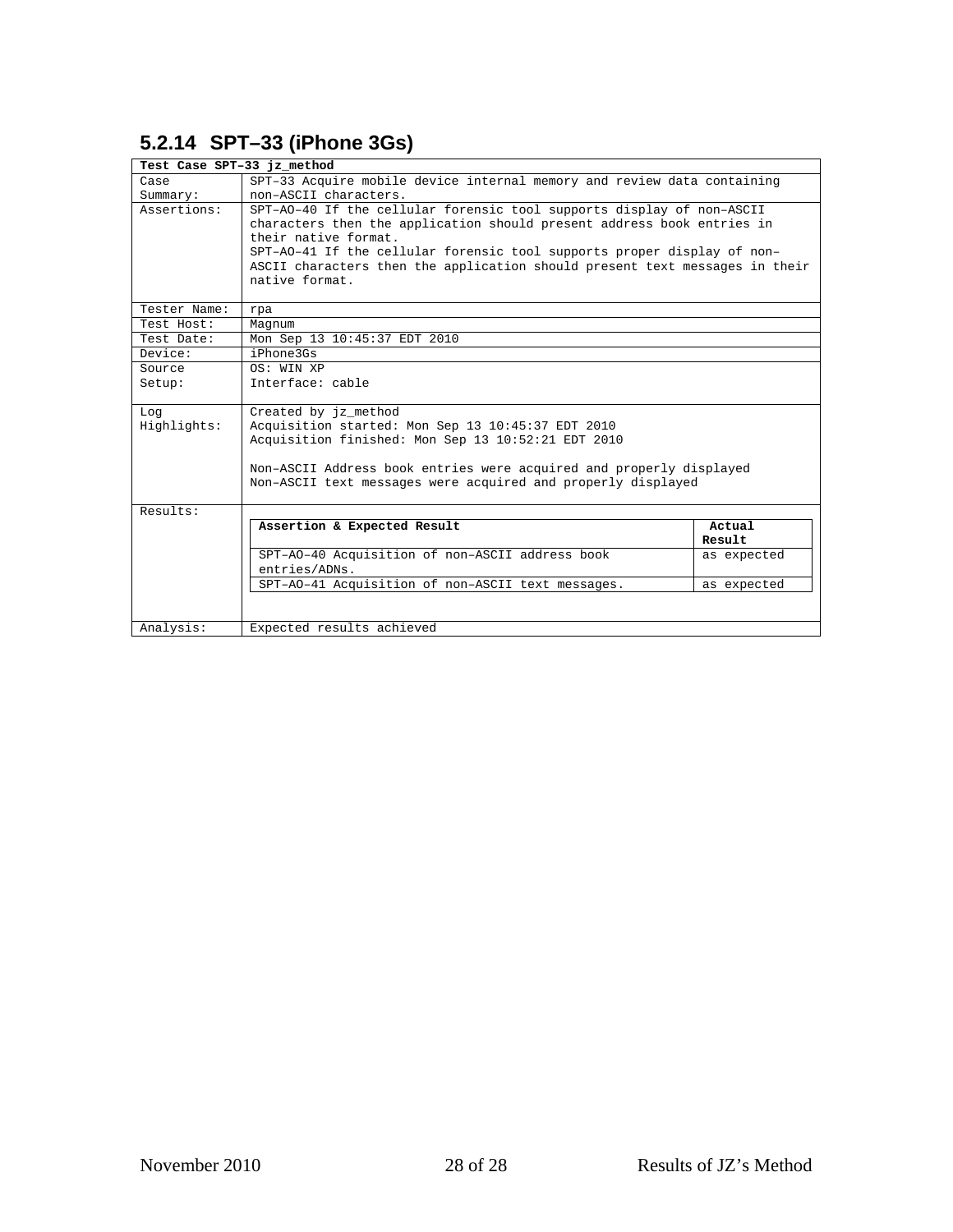## <span id="page-32-0"></span>**5.2.15 SPT–40 (iPhone 3Gs)**

| Test Case SPT-40 jz method |                                                                             |               |
|----------------------------|-----------------------------------------------------------------------------|---------------|
| Case                       | SPT-40 Acquire mobile device internal memory and review data containing GPS |               |
| Summary:                   | longitude and latitude coordinates.                                         |               |
| Assertions:                | SPT-AO-44 If the cellular forensic tool supports acquisition of GPS data    |               |
|                            | then the tool shall present the user with the longitude and latitude        |               |
|                            | coordinates for all GPS-related data in a useable format.                   |               |
|                            |                                                                             |               |
| Tester Name:               | rpa                                                                         |               |
| Test Host:                 | Magnum                                                                      |               |
| Test Date:                 | Mon Sep 13 10:29:55 EDT 2010                                                |               |
| Device:                    | iPhone3Gs                                                                   |               |
| Source                     | OS: WIN XP                                                                  |               |
| Setup:                     | Interface: cable                                                            |               |
|                            |                                                                             |               |
| Log                        | Created by jz_method                                                        |               |
| Highlights:                | Acquisition started: Mon Sep 13 10:29:55 EDT 2010                           |               |
|                            | Acquisition finished: Mon Sep 13 10:37:29 EDT 2010                          |               |
|                            |                                                                             |               |
|                            | GPS Coordinate data was successfully acquired                               |               |
|                            |                                                                             |               |
| Results:                   |                                                                             |               |
|                            | Assertion & Expected Result                                                 | Actual Result |
|                            | SPT-AO-44 Acquire data, check GPS data for consistency.                     | as expected   |
|                            |                                                                             |               |
|                            |                                                                             |               |
| Analysis:                  | Expected results achieved                                                   |               |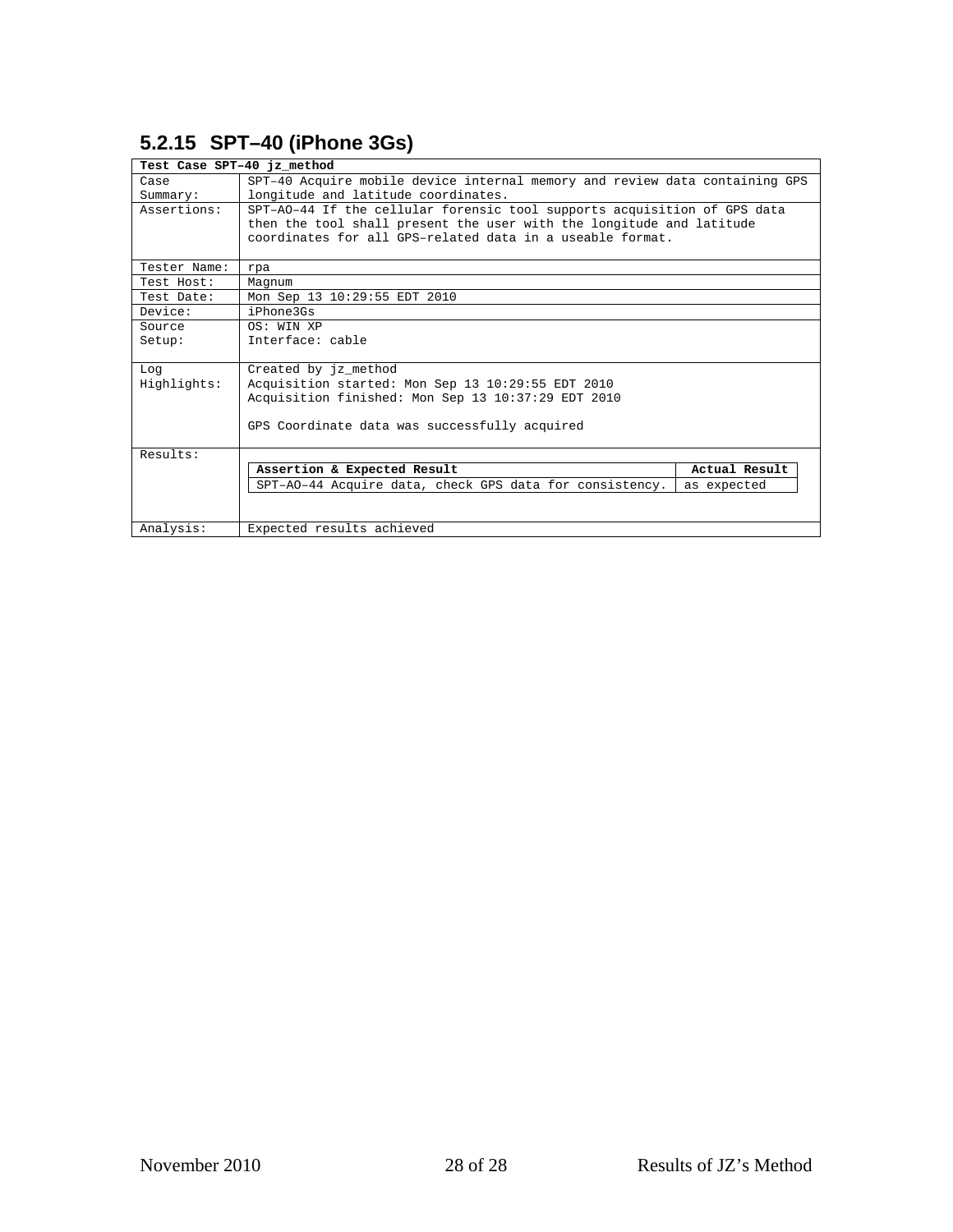**December 2010** 

**Test Results for Mobile Device Acquisition Tool:**  Zdziarski's Method